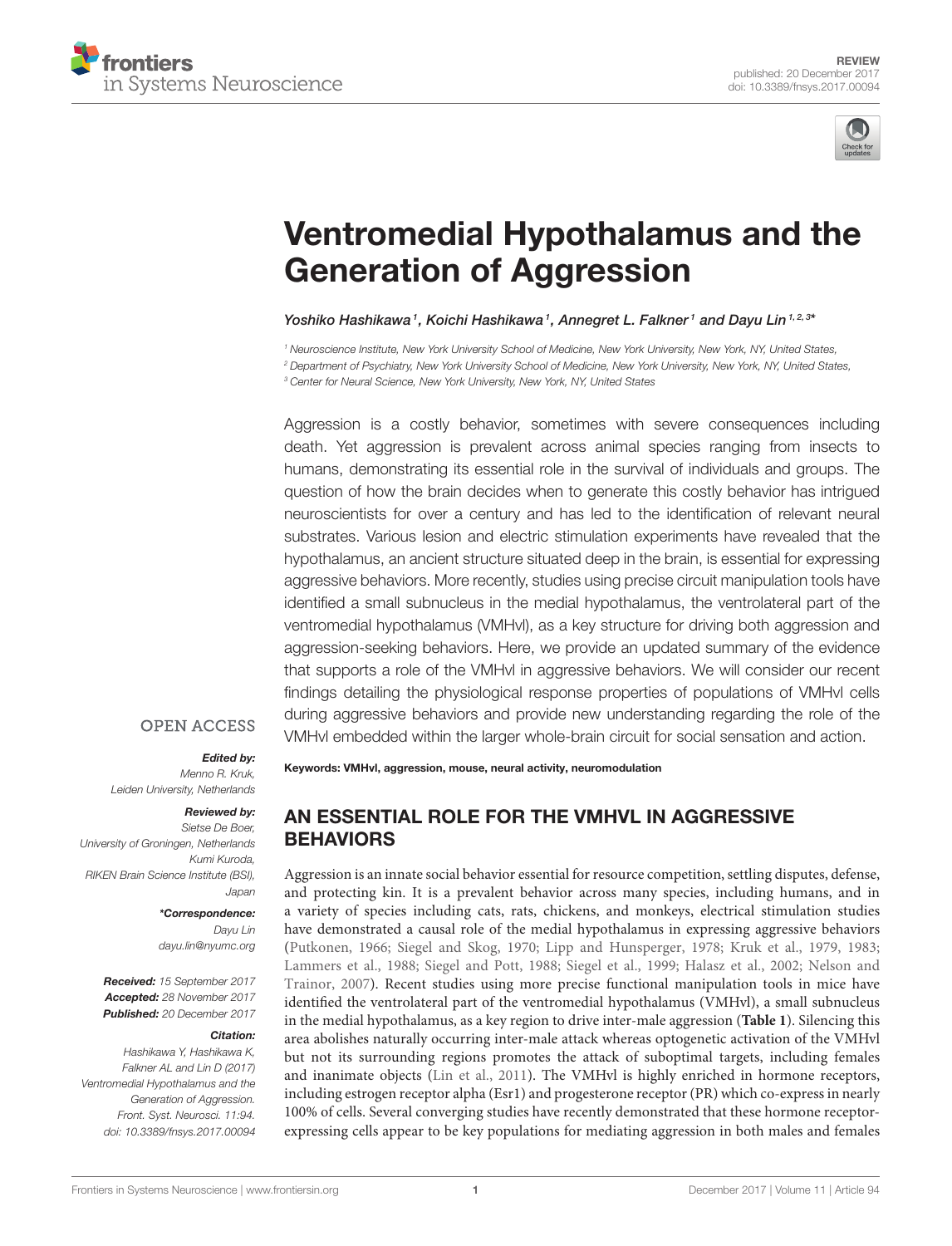[\(Yang et al., 2013,](#page-12-3) [2017;](#page-12-4) [Lee et al., 2014;](#page-10-6) [Hashikawa et al.,](#page-10-7) [2017\)](#page-10-7). Killing PR+ cells or inhibition of the Esr1+ cells suppressed naturally occurring aggression [\(Yang et al., 2013;](#page-12-3) Lee et al., [2014;](#page-10-6) [Hashikawa et al., 2017\)](#page-10-7). Conversely, optogenetic activation of the VMHvl Esr1+ cells elicited immediate attack and pharmacogenetic activation of the PR+ cells increases the frequency of attack [\(Lee et al., 2014;](#page-10-6) [Hashikawa et al.,](#page-10-7) [2017;](#page-10-7) [Yang et al., 2017\)](#page-12-4). Furthermore, the aggression-promoting effects of activating VMHvl PR+ cells were also observed in castrated males and also in males with defective olfactory inputs, suggesting that the VMHvl activation can "override" normal hormone and sensory requirements for aggression [\(Yang et al.,](#page-12-4) [2017\)](#page-12-4).

While these studies clearly implicated hormone-receptive populations in the generation of aggression, the role of the VMHvl in this behavior remained unclear. Is the VMHvl simply an "attack generator" or does it also promote flexible aggression seeking behaviors that lead to attack? As evidence for aggression-seeking behavior, it has been observed behaviorally from fish to primates that certain individuals will develop a strong preference for the context where they attacked a conspecific [\(Meisel and Joppa, 1994;](#page-11-2) [Martinez et al., 1995;](#page-11-3) [Golden et al.,](#page-10-8) [2016\)](#page-10-8) and will voluntarily seek the opportunity to attack a conspecific [\(Thompson, 1963;](#page-12-5) [Cherek et al., 1973;](#page-9-0) Turnboug and Lloyd, [1973;](#page-12-6) [Fish et al., 2002,](#page-9-1) [2005;](#page-9-2) [May and Kennedy, 2009;](#page-11-4) [Mitani et al., 2010;](#page-11-5) [Golden et al., 2017\)](#page-10-9). To test the role of the VMHvl in aggression seeking, we designed a self-initiated aggression-seeking (SIA) task during which the animals learn to voluntarily nose poke to gain access to a weaker male intruder [\(Falkner et al., 2016\)](#page-9-3). Over weeks of training, the majority of trained males exhibited task-dependent learning. These animals demonstrated a clear preference for the nose port associated with the weak intruder, poked it repeatedly and attacked the intruder immediately after its introduction (**[Figure 1](#page-2-1)**). We found that lowlevel optogenetic activation of the VMHvl cells reliably reduced the animals' latency to nose poke for an opportunity to attack. Conversely, inhibiting the VMHvl suppressed nose poking for the chance to attack but not for water reward, demonstrating a role for the VMHvl in aggression seeking in addition to attack [\(Falkner et al., 2016\)](#page-9-3).

It is important to note that this area is not exclusively implicated in aggressive behaviors. In addition to aggression, the VMHvl is also well-known for its essential role in female sexual behaviors and to a lesser extent, in male sexual behaviors [\(Pfaff and Sakuma, 1979a,](#page-11-6)[b;](#page-11-7) [Yang et al., 2013;](#page-12-3) [Lee et al., 2014;](#page-10-6) [Hashikawa et al., 2017\)](#page-10-7). Furthermore, the VMHvl may also mediate behaviors against an aggressor: immediate early gene mapping experiments have revealed strong activation of the area in subordinate animals after social defeat [\(Kollack-Walker et al., 1997;](#page-10-10) [Motta et al., 2009;](#page-11-8) [Pan et al., 2010;](#page-11-9) [Silva et al., 2013\)](#page-12-7) and re-activation of the defeat induced Fos population in the VMHvl elicits fearful responses [\(Sakurai et al., 2016\)](#page-11-10). Thus, the VMHvl likely mediates multiple social behaviors and future studies will need to address how factors including social experience, hormonal state, and behavioral context influence which behaviors are generated.

## THE ENCODING OF AGGRESSION-RELATED INFORMATION IN THE VMHVL

Among identified aggression-related circuits in the brain, the VMHvl is currently the best understood area, due in large part to our characterization of the response properties of neurons during social behaviors. We have performed extensive electrophysiological recording in the VMHvl in freely-moving, socially-interacting animals [\(Lin et al., 2011;](#page-10-5) [Falkner et al., 2014,](#page-9-4) [2016;](#page-9-3) [Wong et al., 2016\)](#page-12-8). Based on these data, we propose that VMHvl cells encode at least three features of aggressionrelated information: (1) the overall aggressive state of the animal (motivation); (2) the detection of aggression-provoking sensory cues (sensation); and (3) the initiation and execution of attack and aggression-seeking behaviors (action) (**[Figure 2](#page-2-2)**). We hypothesize that the aggressive state is encoded as the baseline spiking activity of the VMHvl cells whereas the sensory information and the motor actions are encoded by acute changes in VMHvl activity.

## Aggressive Arousal State

Upon the intruder introduction, VMHvl activity quickly increases and is maintained at a high level. This elevation in spontaneous activity is not associated with any particular behavior and can account for ∼50% of the total VMHvl firing rate increase [\(Lin et al., 2011;](#page-10-5) [Falkner et al., 2016;](#page-9-3) Hashikawa et al., [2017\)](#page-10-7). In addition, VMHvl activity can remain at an elevated state for minutes after the intruder removal (Falkner et al., [2014\)](#page-9-4). Increased VMHvl activity after intruder removal coincides with a heightened aggressive state. If a second intruder is presented shortly after removing the first intruder, both the latency to attack decreases and the probability of attack increases [\(Potegal et al., 1996\)](#page-11-11). As further demonstration of this, in tests of the self-initiated aggression task, after the animal learned the task contingency, similar sustained increase in spiking activity was observed after the nose poking apparatus was introduced into the cage of the intruder but before any nose poking or attack (Unpublished data by Annegret Falkner). Consistent with a heightened aggressive state of the animal during the selfinitiated aggression task, the resident male typically attacks the intruder immediately after the intruder becomes available. These electrophysiological and behavioral observations lead us to hypothesize that the spontaneous activity of the VMHvl signals the general aggressive state of the animal.

This property may be common to the hypothalamus and associated neural circuit. Other internal states such as hunger and thirst have also been shown to be encoded by the spontaneous activity of specific populations of neurons. For example, AgRP neurons in the arcuate nucleus promote feeding and food seeking when artificially activated and these neurons show sustained increase in neural activity in food deprived animals (Aponte et al., [2011;](#page-8-0) [Krashes et al., 2011;](#page-10-11) [Betley et al., 2015;](#page-9-5) [Chen et al.,](#page-9-6) [2015\)](#page-9-6). Similarly, subfornical organ (SFO) neurons can promote drinking and seeking for water when artificially activated and show sustained increase in spontaneous activity in water deprived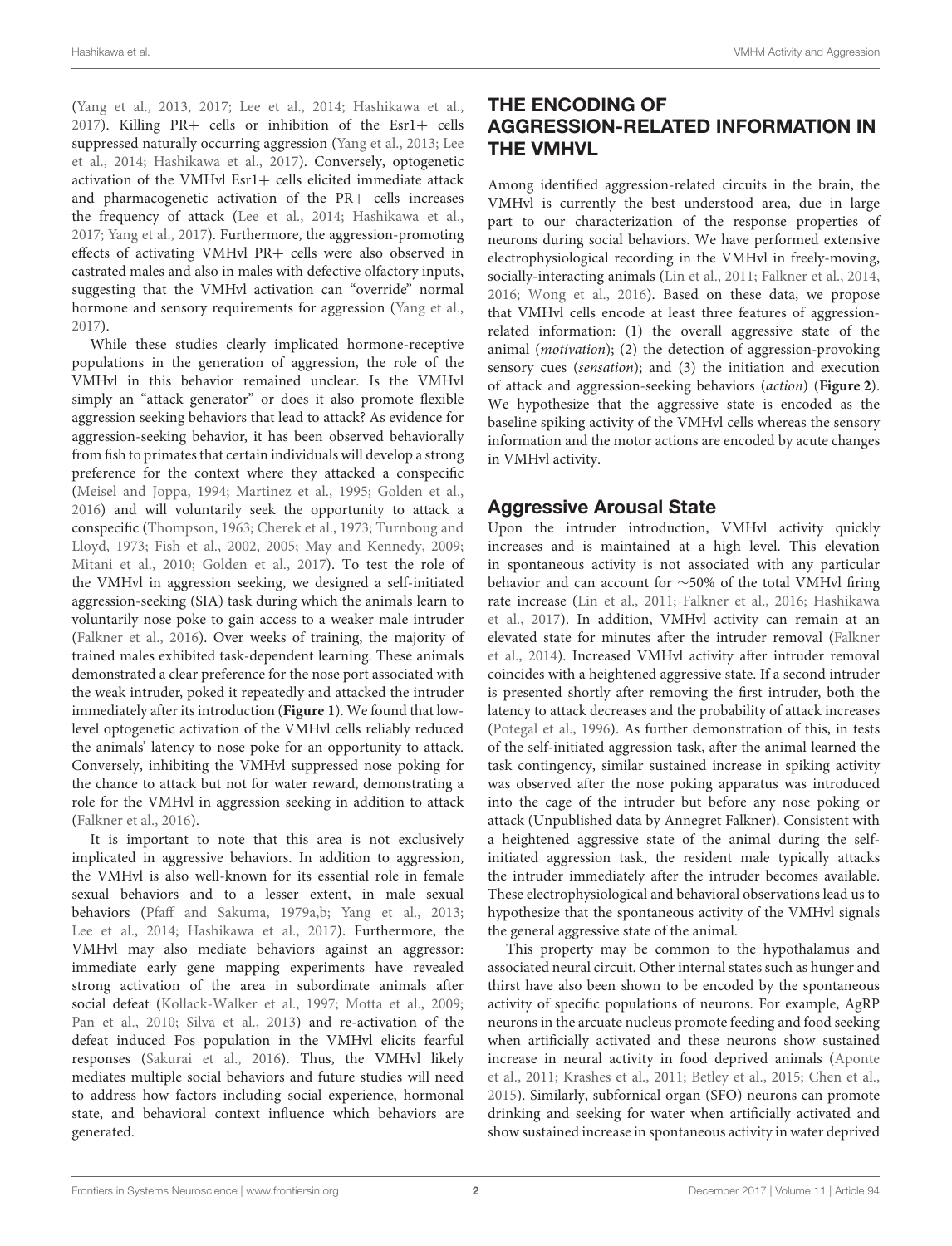#### <span id="page-2-0"></span>TABLE 1 | VMHvl is essential for aggression.

|                  | <b>Manipulation</b>                 | Sex    | <b>Population</b> | <b>Test</b> | <b>Behavior</b>               | <b>References</b>                         |
|------------------|-------------------------------------|--------|-------------------|-------------|-------------------------------|-------------------------------------------|
| Gain of function | ChR (20 ms, 20 Hz)                  | Male   | <b>VMHvl</b>      | R-I test    | Attack                        | Lin et al., 2011; Falkner<br>et al., 2016 |
|                  | ChR2 (20 ms, 20 Hz), high intensity | Male   | VMHvl Esr1+       | R-I test    | Attack                        | Lee et al., 2014                          |
|                  | ChR (20 ms, 20 Hz), low intensity   | Male   | VMHvl Esr1+       | R-I test    | Close investigation, mounting | Lee et al., 2014                          |
|                  | DREADDq (CNO, i.p. injection)       | Male   | VMHvI PR+         | R-I test    | Increase attack frequency     | Yang et al., 2017                         |
|                  | ChR (20 ms, 20 Hz)                  | Female | VMHvl Esr1+       | R-I test    | Attack                        | Hashikawa et al., 2017                    |
|                  | ChR2 (20 ms, 5 Hz)                  | Male   | <b>VMHvI</b>      | SIA test    | Shorten poke latency          | Falkner et al., 2016                      |
| Loss of function | GluCL (IVM, i.p. injection)         | Male   | <b>VMHvI</b>      | R-I test    | Reduce attack                 | Lin et al., 2011                          |
|                  | DREADDi (CNO, i.p. injection)       | Male   | <b>VMHvI</b>      | R-I test    | Reduce attack                 | Falkner et al., 2016                      |
|                  | NpRH (continuous light)             | Male   | VMHvl Esr1+       | R-I test    | <b>Block attack</b>           | Lee et al., 2014                          |
|                  | Caspase 3 (ablation)                | Male   | VMHvI PR+         | R-I test    | Reduce attack                 | Yang et al., 2013                         |
|                  | DREADDi (CNO, i.p. injection)       | Female | VMHvl Esr1+       | R-I test    | Reduce attack                 | Hashikawa et al., 2017                    |
|                  | DREADDi (CNO, i.p. injection)       | Male   | <b>VMHvl</b>      | SIA test    | Reduce poke rate              | Falkner et al., 2016                      |
|                  |                                     |        |                   |             |                               |                                           |

*A summary of functional manipulation experiments that support an essential role of the VMHvl in conspecific aggression.*



<span id="page-2-1"></span>

<span id="page-2-2"></span>animals [\(Oka et al., 2015;](#page-11-12) [Zimmerman et al., 2016\)](#page-12-9). While in those cases, changes in spontaneous activity are caused by changes in interoceptive physiological signal, in our experimental condition, elevation in VMHvl spontaneous activity is triggered by external cues, such as conspecific intruders or aggressionassociated object. However, an aggressive internal state can also be signaled internally through experience. For example, male mice that repeatedly encounter a male intruder at the same time of the day learn to anticipate the fighting as indicated by their increase in heart rate and body temperature prior to the scheduled fighting time [\(Tornatzky et al., 1998\)](#page-12-10). Whether the internally generated aggressive state is also accompanied and/or caused by an increase in spontaneous VMHvl activity remains to be confirmed.

#### Aggression-Provoking Olfactory Cues

VMHvl cells also robustly respond to olfactory cues associated with aggression-provoking stimuli [\(Falkner et al., 2014\)](#page-9-4). During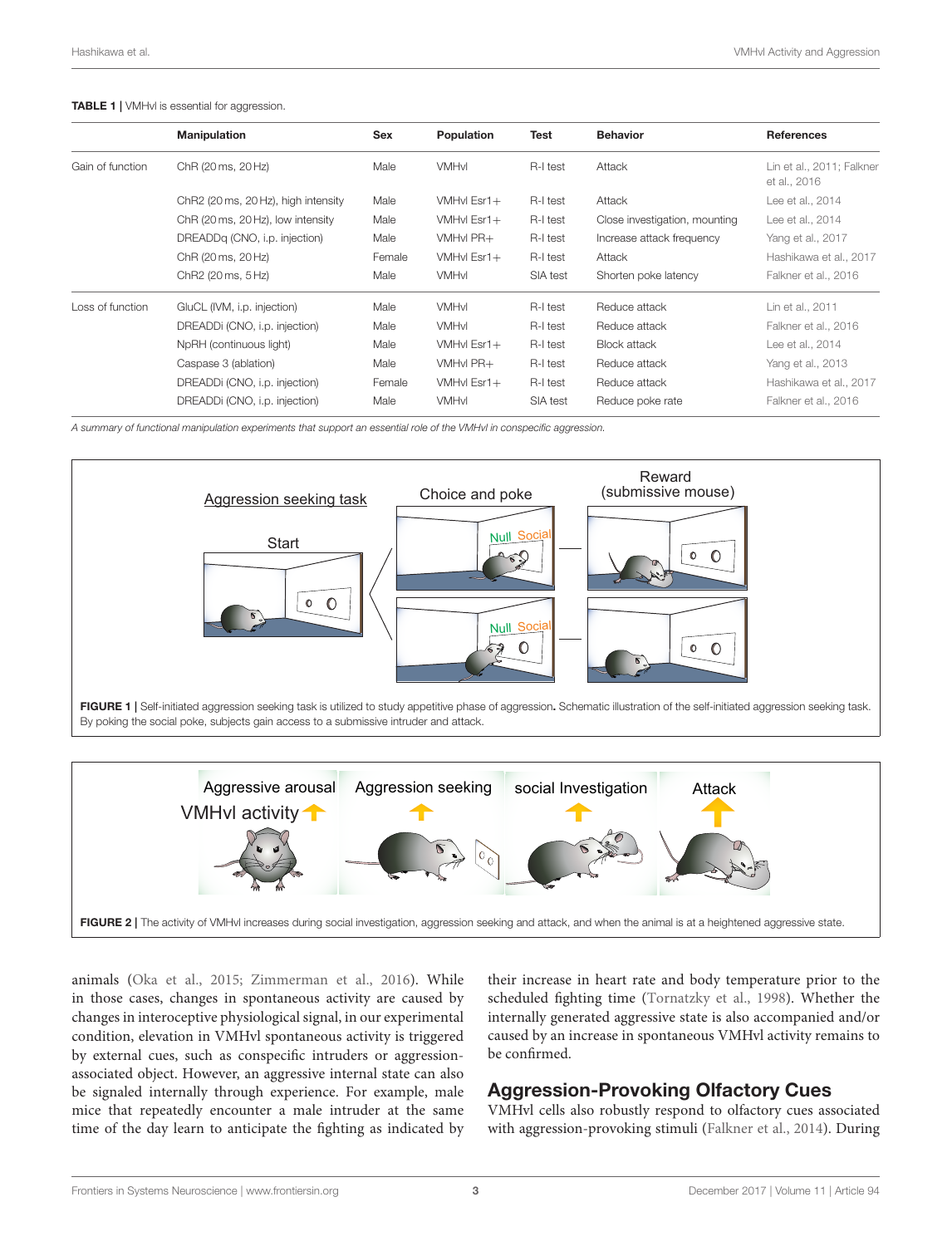investigation of male intruders, male-responsive VMHvl cells acutely increase activity from an already elevated baseline. Moreover, when recorded males investigated urine from the intruder, VMHvl activity also increased in a subpopulation of cells [\(Lin et al., 2011;](#page-10-5) [Falkner et al., 2014\)](#page-9-4). Urine is a rich source of pheromones and carries important information regarding the sex, physiological, and social status of the animal (Dulac and Torello, [2003\)](#page-9-7). Several volatiles and major urinary proteins have been identified in male mouse urine that can promote aggression when applied onto the intruder mouse [\(Novotny et al., 1985;](#page-11-13) [Chamero et al., 2007\)](#page-9-8). As a demonstration of this, castrated male intruders, whose urine contains fewer critical volatiles are less likely to be attacked by resident male mice [\(Mugford and Nowell,](#page-11-14) [1970\)](#page-11-14) and urine from castrated male mice generate less activity from VMHvl cells in comparison to intact male mouse urine [\(Falkner et al., 2014\)](#page-9-4). Male mice also rarely attack females, and female urine increases activity in only a small subpopulation of VMHvl neurons in aggressive males [\(Falkner et al., 2014\)](#page-9-4).

## Aggressive Actions

During free social interactions, the most prominent activity increase observed in VMHvl cells is from attack itself. Activity in responsive cells rises prior to attack (∼1 s), peaks at the onset of attack, sustains throughout the duration of attack, and quickly drops to the baseline level at the behavioral offset [\(Falkner et al.,](#page-9-4) [2014\)](#page-9-4). Importantly, movements unrelated to attacking do not correlate with or predict VMHvl activity [\(Falkner et al., 2014\)](#page-9-4). In addition, several complimentary lines of evidence suggest that this increased activity during attack cannot be simply accounted by the increased activity from sensory cues. First, the response during attack is higher than the responses during investigation that precedes attack [\(Falkner et al., 2014;](#page-9-4) [Hashikawa et al.,](#page-10-7) [2017\)](#page-10-7). Second, when we compare the isolated aggression trials (attack not preceded or followed by attack) and investigation trials (investigation not followed or preceded by attack), we find that attack responses are significantly higher during these isolated attack trials [\(Hashikawa et al., 2017\)](#page-10-7). Third, in a linear regression model that explores the relationship between various behavioral parameters and VMHvl cell activity, we found that the inclusion of a "latency to attack" parameter can significantly improve model fit in a subpopulation of cells beyond what can be accounted for considering the distance between animals (an estimate of sensory input) and the movement velocity of the animal. This data quantitatively supports the hypothesis that the VMHvl activity carries information regarding the initiation of attack independently of these external cues [\(Falkner et al.,](#page-9-4) [2014\)](#page-9-4). Furthermore, using the self-initiated aggression seeking task as a way to separate actions associated with seeking and attack, we found that a subset of VMHvl cells increase spiking activity prior to and during nose poking once the animal learned the association between nose poking and future attack (Falkner et al., [2016\)](#page-9-3). This shows that the VMHvl cells not only signal the initiation of physical attack but also flexible learned actions that lead to future attack.

Aggressive state, aggression-provoking sensory cues, and aggressive actions are encoded by highly overlapping populations of VMHvl cells. Approximately half of the VMHvl cells that respond during attack and investigation showed sustained increase in spontaneous activity in the presence of intruder [\(Lin et al., 2011\)](#page-10-5). The cell responses during attack and social investigation are significantly correlated [\(Falkner et al.,](#page-9-4) [2014\)](#page-9-4). Approximately 80% of cells that increase activity during aggression seeking also increase activity during attack (Falkner et al., [2016\)](#page-9-3). Thus, the activity of a single VMHvl cell at any given moment can encode multiple aspects of aggression-related information and these signals may be linearly summed to create the observed response profile.

Other hypothalamic subregions may encode similar multifaceted responses for other social behaviors. One well-studied example of this is the responses of cells in the medial preoptic area (MPOA) during sexual behaviors. In vivo extracellular recording from the MPOA in freely moving rats revealed that MPOA cells show sustained increase in activity after female introduction as well as acute increase in activity during female investigation and specific sexual actions, such as pursuing, mounting, and intromission [\(Oomura et al.,](#page-11-15) [1983;](#page-11-15) [Horio et al., 1986;](#page-10-12) [Shimura et al., 1994\)](#page-11-16). Additionally, an acute increase in the MPOA cell activity was observed every time when the male operated a lever to bring a female closer to him [\(Oomura et al., 1988\)](#page-11-17). Thus, similar to VMHvl activity change during aggression, the MPOA cells signal the animal's sexual arousal, detection of sexual arousal cues, and specific preparatory and consummatory sexual actions. Taken together, we speculate that the same general coding principles are employed by hypothalamic networks to represent sensory, arousal (motivation) and action-related information essential for social behaviors.

# Experience-Dependent Changes in VMHvl Cell Responses

Mounting evidence now suggests that the response properties of VMHvl neurons are not fixed as would be in a "hard-wired" innate circuit, but instead are constantly updated. Recently, Remedios et al. used microendoscopic calcium imaging to examine changes in VMHvl cell activity over days as the recorded males encountered male and female intruders and obtained social experience [\(Remedios et al., 2017\)](#page-11-18). While the VMHvl responses during male and female investigation heavily overlap initially in naïve unexperienced males, brief sexual experience with females caused significant divergence of the VMHvl cell responses. Importantly, this divergence only occurred when animals started to show mounting and fighting, suggesting a potential causal link between the change in neural responses and the selection of appropriate social actions. Additionally, we also observed changes in VMHvl activity over the training of the selfinitiated aggression seeking task [\(Falkner et al., 2016\)](#page-9-3). In early training phase before the animals made the association between nose poking and the opportunity to attack, little response of VMHvl cells during poking was found. As the training went on and animals successfully learned the task contingency, VMHvl cells showed clear activity increase prior to, during and after the nose poking, supporting the capacity of VMHvl cells to change responses with experience.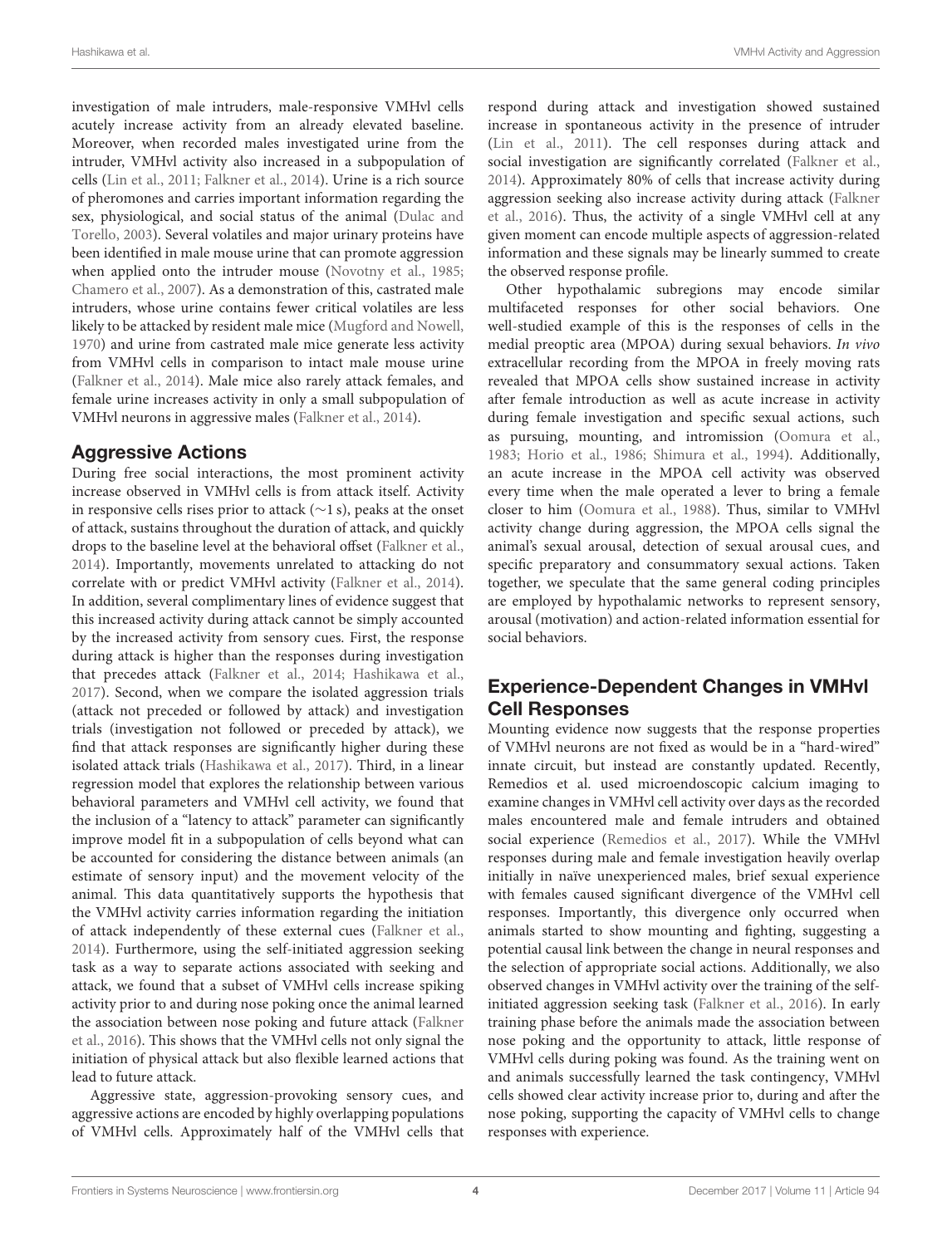Hashikawa et al. VMHvl Activity and Aggression

Experience-dependent changes in VMHvl activity also appear to alter the efficacy of attack initiation. In early electric stimulation experiments in rats, it was found consistently that repeated attack induced by electric stimulation reduced the amount of current required to elicit attack in subsequent testing days [\(Kruk, 2014\)](#page-10-13). This threshold-lowering effect requires the attack itself (i.e., it cannot be induced via stimulation in isolation) [\(Kruk et al., 1979;](#page-10-1) [Kruk, 2014\)](#page-10-13). More recently, Yang et al. examined the reliability of VMHvl activation-induced aggression in animals with different experience and under different testing environment [\(Yang et al., 2017\)](#page-12-4). They expressed an engineered ligand (CNO) gated Gq coupled receptor, DREADDq, in the VMHvl and examined the CNO injection induced attack in animals that are single- vs. group-housed and in home territory vs. foreign territory. They found that while attack can be reliably chemogenetically induced in single-housed mice in both home and foreign territory, this same manipulation is only effective in inducing attack in group housed males when tested in home territory. The difference in attack induction efficacy between single-housed and group-housed animals is likely due to either to differences in the physiological properties of the VMHvl itself, or to changes in its inputs. In the VMHvl itself, intrinsic excitability may be higher in singly-housed animals than group-housed animals and VMHvl neurons in singlyhoused animals are likely to fire more readily when activated using DREADDq. Alternatively, cues related to foreign territory may cause a stronger suppression of VMHvl cells in grouphoused animals and prevent the cells from spiking in a foreign territory. Consistent with this second idea, a high efficacy of stimulation-evoked attack can be "revealed" in group-housed animals in a foreign environment when the olfactory inputs were blocked [\(Yang et al., 2017\)](#page-12-4). Future experiments that examine the physiological and synaptic properties of VMHvl cells from animals with different experience and aggression level will help elucidate the dynamic range of VMHvl cell physiological properties and whether hyper-excitability of VMHvl cells could also be related to the exaggerated aggression observed under certain pathological conditions in human patients and animal models, such as autism, borderline personality disorder, and posttraumatic stress disorder [\(Kanne and Mazurek, 2011;](#page-10-14) Jiang-Xie et al., [2014;](#page-10-15) [Wells et al., 2016\)](#page-12-11).

# MOLECULAR AND CIRCUIT MECHANISMS FOR DRIVING AGGRESSION-RELEVANT VMHVL ACTIVITY

## Circuits for Olfactory Input

The VMHvl responses that signal aggressive state, sensory detection, and aggressive action may result from independent sources of activity which include both sensory inputs and changes in neuromodulatory tone. Among these potential molecular and synaptic drivers, the VMHvl responses to the olfactory cues are the best understood since pathways that convey olfactory information have been previously identified (**[Figure 3A](#page-5-0)**). The VMHvl receives converging volatile and pheromone information from the medial amygdala (MEA) and bed nucleus of stria terminals (BNST) [\(Canteras et al., 1994\)](#page-9-9). Volatile information passes through the main olfactory epithelium, main olfactory bulb, posterolateral cortical amygdala (plCOA) and arrives at the MEA and BNST whereas pheromone information is relayed through the vomeronasal organ (VNO), accessory olfactory bulb (AOB) and then also reaches the MEA and BNST (Hashikawa et al., [2016\)](#page-10-16). Recent tracing studies also suggest that MOB mitral and tufted cells may directly project to the MEA (Pro-Sistiaga et al., [2007;](#page-11-19) [Kang et al., 2009,](#page-10-17) [2011\)](#page-10-18). Regardless, converged volatile and pheromone information at the MEA and BNST can then reach the VMHvl either directly or indirectly through the ventral part of the premammillary nucleus (PMv), a hypothalamic region that is situated posterior to the VMHvl [\(Canteras et al., 1992a,](#page-9-10) [1995;](#page-9-11) [Pardo-Bellver et al., 2012\)](#page-11-20). PMv inputs are likely to be critical for the responses of VMHvl cells to olfactory cues: immediate early gene mapping showed that the PMv is strongly activated by the odor cues from conspecifics [\(Donato et al., 2010;](#page-9-12) [Soden et al., 2016\)](#page-12-12) and when the PMv is inactivated, VMHvl response to an aggression-provoking conspecific is largely eliminated [\(Motta et al., 2013\)](#page-11-21).

# Neuromodulatory Inputs and Aggressive **State**

While the increase in the VMHvl spontaneous spiking during a heightened aggressive state may be partly due to the sensory inputs from the intruder, this is unlikely to account for all activity change, since these changes persist following the removal of aggressive stimuli [\(Lin et al., 2011;](#page-10-5) [Falkner et al.,](#page-9-4) [2014\)](#page-9-4). We speculate that a relatively slow neuromodulatory or neuroendocrine mechanism may also contribute to the change in spontaneous activity (**[Figure 3B](#page-5-0)**). Consistent with this hypothesis, in vitro extracellular slice recording demonstrated that VMHvl cells respond to a variety of bath-applied neuromodulators, including acetylcholine, norepinephrine, serotonin, and dopamine [\(Kow and Pfaff, 1985\)](#page-10-19). Among them, serotonin and dopamine are mainly inhibitory possibly due to the strong expression of Gi-coupled serotonin receptor 1A (5HT1A) [\(Wright et al., 1995\)](#page-12-13) and dopamine receptor D2 (D2R) in the area [\(Moss et al., 1985;](#page-11-22) [Bouthenet et al., 1991;](#page-9-13) Weiner et al., [1991\)](#page-12-14). In contrast, norepinephrine elicits both excitatory and inhibitory responses in the VMHvl cells, possibly due to the strong expression of Gq coupled  $\alpha_{1a}$ -adrenergic receptor (Day et al., [1997\)](#page-9-14) and to a lesser extent Gi coupled  $\alpha_{2c}$ -adrenergic receptor [\(Wang et al., 1996\)](#page-12-15). The effect of acetylcholine on the VMHvl cells is mainly excitatory, likely through both nicotinic and muscarinic acetylcholine receptors. More specifically, VMH cells express α7 nicotinic receptor [\(Clarke et al., 1985;](#page-9-15) Baddick and Marks, [2011\)](#page-9-16) that has high Ca2+ permeability, and Gq coupled M1, M3, and M5 and to a less extent Gi coupled M2 and M4 [\(www.brain-map.org,](www.brain-map.org) experiment ID 73907497, 70560343, 79912556, 79591641, and 75826557) [\(Levey, 1993;](#page-10-20) [Levey et al., 1994\)](#page-10-21). The Muscarinic activation can generate plateau potential and persistent spiking activity in cortex and hippocampus [\(Egorov et al., 2002\)](#page-9-17) and thus could be particularly relevant for generating the increased spontaneous activity in VMHvl cells. Consistent with a role of the acetylcholine in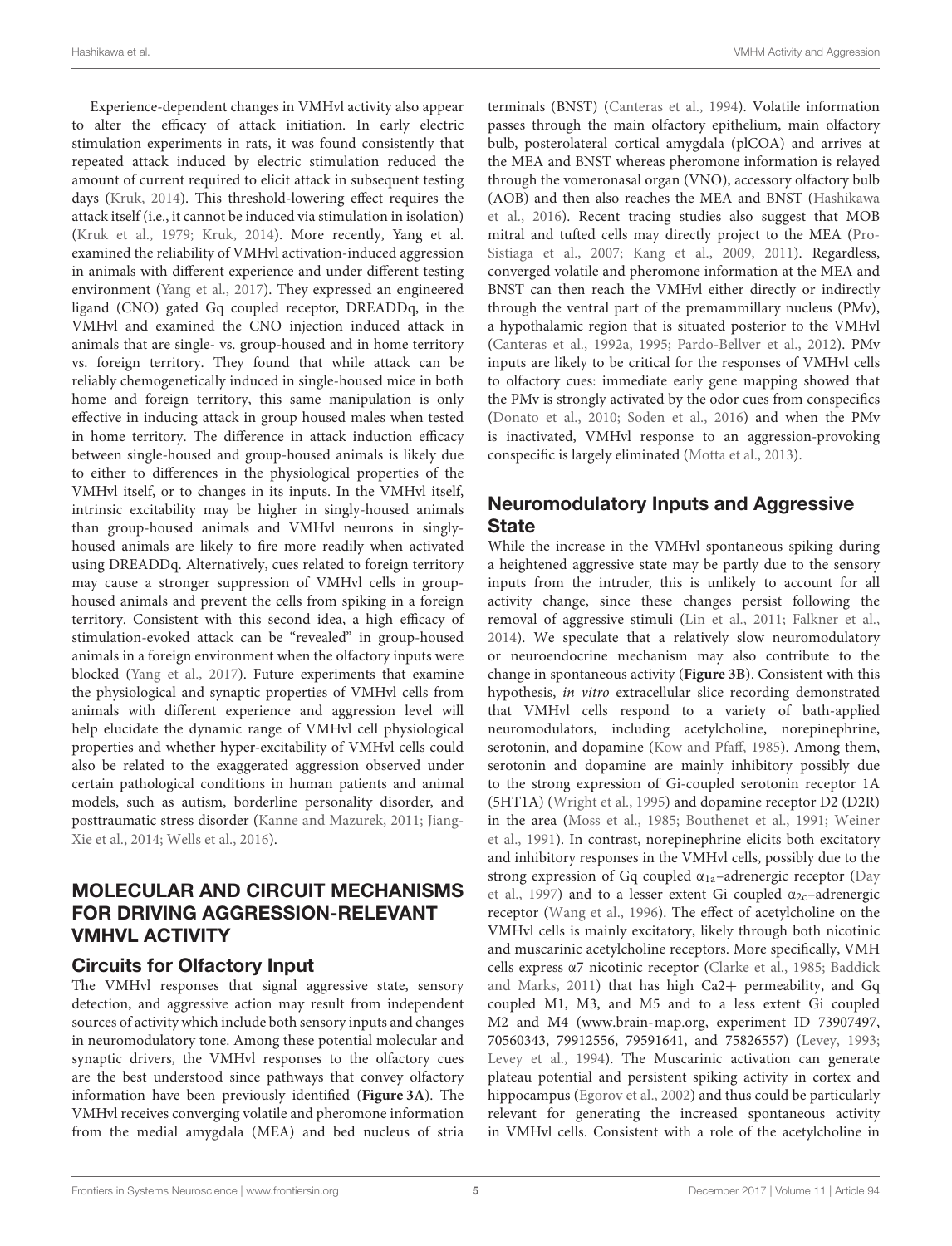

<span id="page-5-0"></span>agonistic encounters. (A) The neural circuits upstream of the VMHvl that relay olfactory information. (B) Neuromodulators, neuropeptides, and neurosteroids that could potentially generate increased spontaneous activity in the VMHvl and cause sustained aggressive state. (C) Schematics illustrating a model responsible for activity increase at the VMHvl during attack initiation. In the model, inputs from the upstream regions bring the VMHvl activity to a threshold and then the recurrent excitatory network within the VMHvl quickly amplifies the signal to initiate attack and maintain it throughout the attack. OE, olfactory epithelium; VNO, vomeronasal organ; MOB, main olfactory bulb; AOB, accessory olfactory bulb; BNST, bed nucleus of stria terminalis; MEA, medial amygdala; plCOA, posterolateral cortical amygdala; PMv, ventral premammillary nucleus; VMHvl, ventromedial hypothalamus ventrolateral part. LHAjvv, lateral hypothalamic area, juxtaventromedial region, ventral zone; TU, tuberal nucleus; LS, lateral septum; BMAp, posterior basomedial nucleus; PA, posterior amygdala; SUBv, ventral subiculum.

enhancing VMH activity, microinjection of acetylcholine into the hypothalamus induces rage responses in cats, such as growling, hissing, and piloerection [\(Karmos-Varszegi and Karmos, 1977;](#page-10-22) [Brudzynski, 1981;](#page-9-18) [Siegel et al., 1999\)](#page-12-2). Interestingly, the popular

pharmacogenetics reagent, DREADD, is based upon muscarinic acetylcholine receptor, M3 [\(Dong et al., 2010\)](#page-9-19). When DREADDq was virally expressed in the VMHvl PR+ cells, CNO (a selective ligand of DREADDs but see [Gomez et al., 2017\)](#page-10-23) mediated DREADDq activation significantly enhanced the probability and frequency of attacks in male mice, suggesting that the muscarinic activation in the VMHvl can potentially enhance aggressiveness of the animal.

Neuropeptides such as oxytocin, could also play a role in enhancing the spontaneous activity of the VMHvl. The oxytocin receptor is a Gq coupled receptor and expressed highly in the VMHvl [\(Young et al., 1997;](#page-12-16) [Gould and Zingg, 2003\)](#page-10-24) [\(www.brain](www.brain-map.org)[map.org,](www.brain-map.org) experimental ID: 75081001). In vitro slice recording showed that oxytocin can directly excite VMHvl cells when bath applied [\(Inenaga et al., 1991\)](#page-10-25). The source of oxytocin to the VMHvl is not clear. Intriguingly, in situ hybridization revealed a cluster of OXT expressing cells lying along the ventral edge of the hypothalamus right against the VMHvl [\(www.brain-map.org,](www.brain-map.org) experiment ID: 112648396). Given that oxytocin can be released from not only axons but also dendrites [\(Ludwig, 1998\)](#page-10-26), local oxytocin release from those ventrally situated oxytocinergic cells are likely to have strong influence on the adjacent cells in the VMHvl.

Estrogen is likely another potential contributor to alter spontaneous activity in VMHvl cells and it's actions can modulate activity on a variety of timescales. In the male brain, estrogen is believed to be synthesized by the action of the enzyme aromatase on testosterone [\(Ubuka and Tsutsui, 2014\)](#page-12-17). Estrogen exerts its effect on cells through both slow genomic and fast membrane mechanisms. While the genomic actions of estrogen take hours for changes in protein expression to occur, nongenomic activation of estrogen occur within seconds to minutes through binding to the membrane estrogen receptor and kinase activation or calcium mobilization [\(Morley et al., 1992;](#page-11-23) Brubaker and Gay, [1999;](#page-9-20) [Vasudevan and Pfaff, 2008\)](#page-12-18). Given that the activity of aromatase can be regulated by phosphorylation within in seconds to minutes [\(Balthazart et al., 2001a,](#page-9-21)[b\)](#page-9-22), the local concentration of estrogen can rise rapidly and this can dynamically regulate the activity of cells that express membrane estrogen receptors on a similar timescale [\(Soma et al., 2004;](#page-12-19) [Pradhan et al., 2010\)](#page-11-24). The VMHvl is enriched with membrane estrogen receptor [\(Hazell et al., 2009\)](#page-10-27) and patch clamp recording in slice preparation has shown that bath-applied estrogen can potentiate excitatory responses of VMHvl cells within 5 min [\(Kow et al., 2006\)](#page-10-28). Behaviorally, estradiol supplements have also been shown to quickly enhance aggression. For example, orally administrated estradiol increases territorial aggression in male sparrow within 20 min [\(Heimovics et al., 2015\)](#page-10-29), and subcutaneous administration of estradiol doubled male aggressive behavior within 15 min in two species of Peromyscus mice [\(Trainor et al., 2007,](#page-12-20) [2008\)](#page-12-21).

While pharmacological studies, receptor expression patterns and in vitro recordings suggest that neuromodulatory mechanisms have the potential to change the VMHvl activity (**[Table 2](#page-6-0)**), it remains unclear which mechanisms are utilized to facilitate VMHvl excitation under natural agonistic conditions. The development of genetically encoded protein sensors for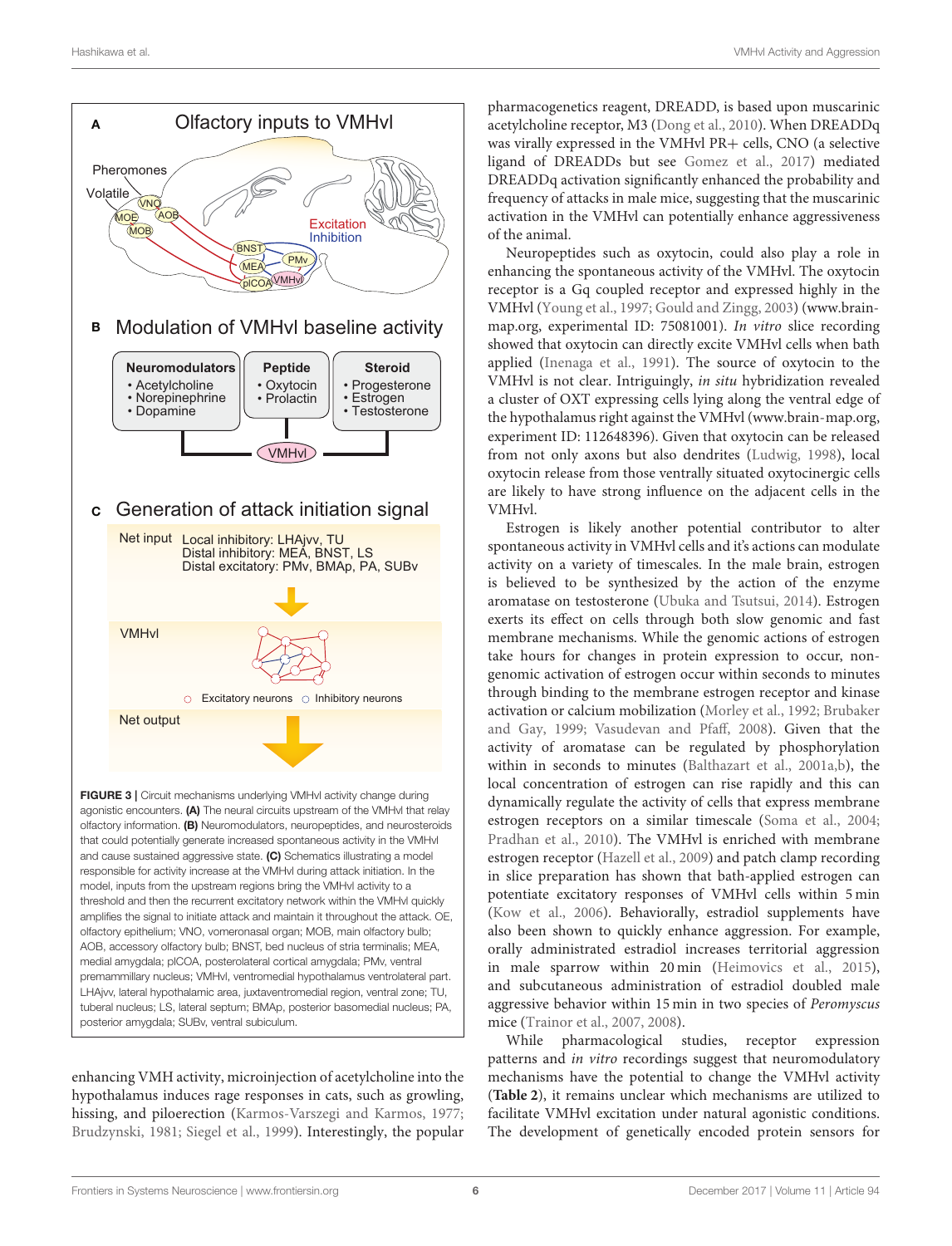| Region       | <b>Substrate</b> | <b>Subclass</b>       | <b>Type</b>                     | <b>Neuralactivity</b> | Reference                  |
|--------------|------------------|-----------------------|---------------------------------|-----------------------|----------------------------|
|              | Oxytocin         |                       | Gq                              |                       | Inenaga et al., 1991       |
|              | Prolactin        |                       | Type I cytokine receptor family |                       | Moss et al., 1985          |
|              | Acetylcholine    | $\alpha$ -7 nicotinic | Nicotinic                       |                       | Baddick and Marks,<br>2011 |
|              | Acetylcholine    | MI, M3, M5            | Gq                              |                       | Levey, 1993                |
| <b>VMHvl</b> | Acetylcholine    | M2,M4                 | Gi                              |                       | Levey, 1993                |
|              | Estrogen         | Esr1                  | Membranelocalized               |                       | Kow et al., 2006           |
|              | <b>NE</b>        | $\alpha$ 1a           | Gq                              | ᠰ                     | Day et al., 1997           |
|              | <b>NE</b>        | $\alpha$ 2c           | Gi                              |                       | Wang et al., 1996          |
|              | Dopamine         | D <sub>2</sub>        | Gi                              |                       | Moss et al., 1985          |
|              | Serotonin        | 5HT1A                 | Gi                              |                       | Wright et al., 1995        |
|              |                  |                       |                                 |                       |                            |

#### <span id="page-6-0"></span>TABLE 2 | Neuromodulation at the VMHvl.

*A summary of receptors of neuromodulators, neurosteroids, and neuropeptides expressed in the VMHvl and their potential influences on the VMHvl activity.*

biological compounds will be particularly useful in revealing the natural release of those compounds into the VMHvl (Kuner and Augustine, [2000;](#page-10-30) [McLachlan et al., 2011;](#page-11-25) [Marvin et al.,](#page-11-26) [2013\)](#page-11-26). Future studies that combine blocking or knocking down specific receptors and in vivo recording will be an effective way to reveal the contribution of a specific receptors to the increased activity of VMHvl cells during an aggressive state and to the behavior itself. The neuromodulators mentioned above are by no means complete, VMHvl expresses many other neuropeptide [cholecystokinin [\(Xu et al., 2012\)](#page-12-22)] and hormone [e.g., progesterone [\(Furuta et al., 2010\)](#page-10-31), androgen [\(Simerly et al., 1990;](#page-12-23) [Mitra et al., 2003\)](#page-11-27), prolactin (Chiu and Wise, [1994\)](#page-9-23), glucocorticoid [\(Aronsson et al., 1988\)](#page-9-24), and corticotropin-releasing hormone [\(Makino et al., 1998\)](#page-11-28)] receptors and thus are likely under the influence of a cocktail of neurochemicals.

#### Circuit Mechanisms for Increasing VMHvl Activity to Initiate Attack

Optogenetic manipulations clearly demonstrate that increasing VMHvl activity can initiate attack [\(Lin et al., 2011;](#page-10-5) [Lee et al.,](#page-10-6) [2014\)](#page-10-6). In addition, electrophysiological recording show that the VMHvl activity increases during attack and even starts to rise prior to attack onset [\(Falkner et al., 2014\)](#page-9-4). What circuit mechanisms give rise to this excitatory response prior to and during attack under natural conditions? We speculate that it is the combined result of upstream inputs and local excitatory networks. The inputs to the VMHvl are diverse, coming from local cells in and surrounding the VMHvl, other regions of the hypothalamus, and beyond. To complicate matters, the VMHvl receives far more inhibitory inputs than excitatory inputs. The VMH itself is densely glutamatergic and the number of intermingled inhibitory neurons is extremely small. However, several regions surrounding the VMHvl, including the lateral hypothalamus, juxtaventromedial region, ventral zone (LHAjvv), and the tuberal nucleus (TU), are enriched of GABAergic cells and may provide direct inhibitory drive [\(Canteras et al., 1994\)](#page-9-9) (For distribution of GABAergic cells: <www.brain-map.org> experiment 72081554; Glutamatergic cells: experiment 73818754). Tracing studies have revealed dense

projections from the VMH surrounding regions to the VMH, suggesting a strong local control of the VMHvl activity by its surrounding zones [\(Canteras et al., 1994;](#page-9-9) [Hahn and Swanson,](#page-10-32) [2015\)](#page-10-32). Besides sources of local inhibition, antegrade tracing studies suggested that the VMHvl also receives strong inputs from the MEA [\(Canteras et al., 1995\)](#page-9-11), BNST [\(Dong and Swanson,](#page-9-25) [2004\)](#page-9-25), lateral septum (LS) [\(Risold and Swanson, 1997\)](#page-11-29), and medial preoptic area (MPOA) [\(Simerly and Swanson, 1988\)](#page-12-24), all of which contain mainly or nearly exclusively GABAergic cells. In support of a role for these inhibitory inputs in aggression, optogenetic activation of the MEA GABAergic cells elicits immediate attack, suggesting that the attack could be initiated upstream of the VMHvl although it is unclear whether the MEA activation induced attack is through its direct projection to the VMHvl or not [\(Hong et al., 2014;](#page-10-33) Padilla et al., [2016\)](#page-11-30). In comparison to brain-wide sources of inhibitory inputs, excitatory inputs to the VMHvl are less studied. They include inputs from the ventral premammlinary nucleus (PMv) [\(Canteras et al., 1992a\)](#page-9-10), the basomedial amygdala posterior part (BMAp) [\(Petrovich et al., 1996\)](#page-11-31), posterior amygdala (PA) [\(Canteras et al., 1992b\)](#page-9-26), and ventral subiculum (SUBv) (Canteras and Swanson, [1992;](#page-9-27) [Tang et al., 2016\)](#page-12-25). The roles of those glutamatergic regions in aggressive behaviors remain largely unclear.

Within the VMHvl, given that over 95% cells are glutamatergic [\(Choi et al., 2005\)](#page-9-28) and these cells form numerous synaptic contacts with each other [\(Nishizuka and Pfaff, 1989\)](#page-11-32), it contains the proper synaptic substrates to support recurrent synaptic excitation. Thus, we speculate that VMHvl cells may integrate inputs from the upstream regions until a "threshold" is reached and then the local recurrent VMHvl network may quickly amplify the activity to initiate attack and maintain this activity throughout the attack [\(Douglas et al., 1995;](#page-9-29) [Schurger et al., 2012\)](#page-11-33) (**[Figure 3C](#page-5-0)**). Increases in the spontaneous activity in the VMHvl will help bring the activity closer to the "threshold" and thus increase the probability of the "threshold-crossing" event. In support of this hypothesis, pharmacogenetically increasing the spontaneous activity of the VMHvl cells significantly increases the frequency of attacks although it does not initiate attack immediately [\(Yang et al., 2017\)](#page-12-4) while decreasing the spontaneous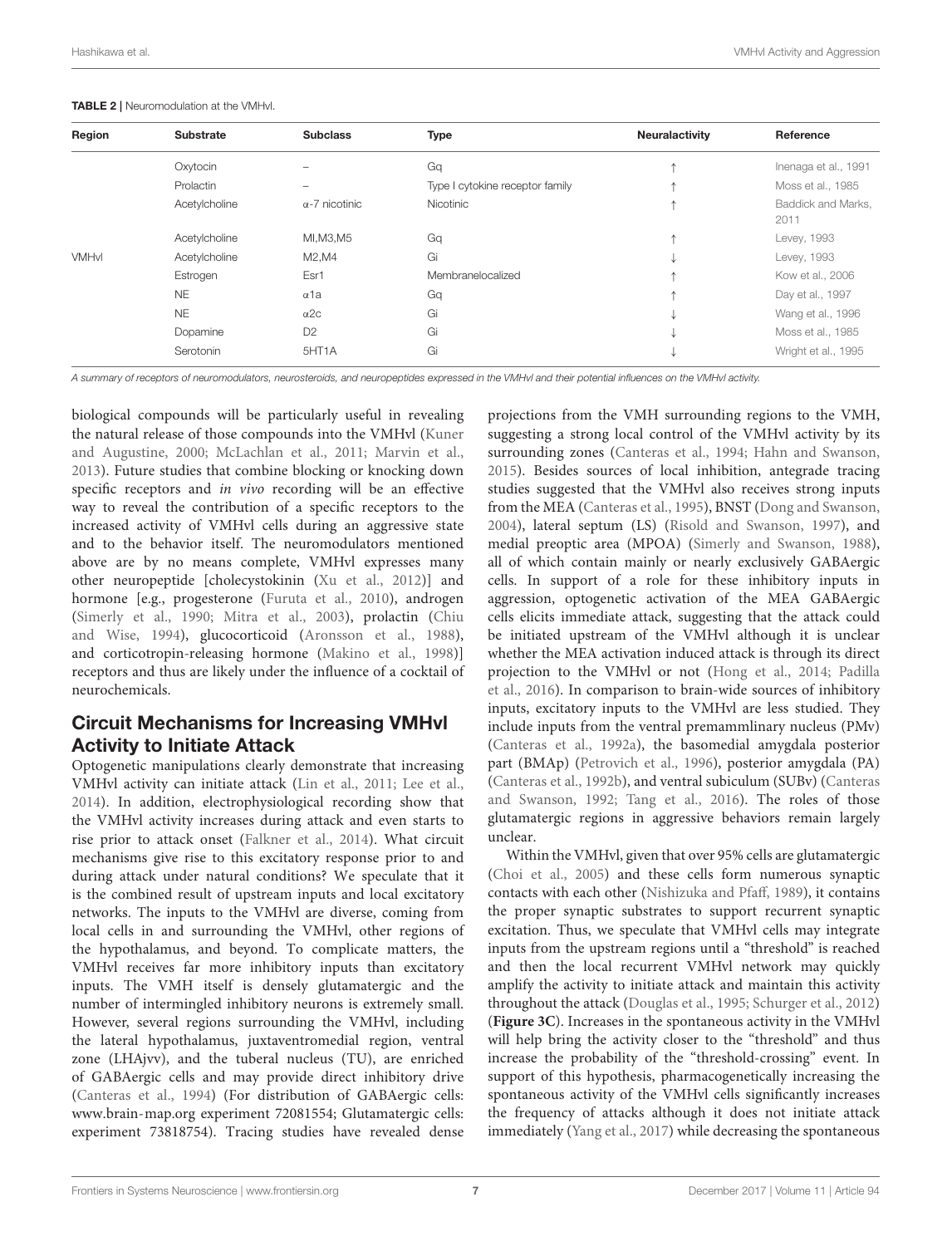activity of the VMHvl reduces the frequency of attack [\(Lin et al.,](#page-10-5) [2011;](#page-10-5) [Falkner et al., 2016\)](#page-9-3).

# THE INFLUENCE OF THE VMHVL ON CIRCUITS FOR SOCIAL PERCEPTION AND ACTION

#### Aggressive State and Perception of an **Opponent**

The motivational state of an animal influences the perception of relevant sensory stimuli. For example, the hunger state influences the attractiveness of food whereas the sexual arousal state influences the appeal of a potential mate. During subthreshold electric stimulation of hypothalamic attack area, it was noted that stimulation seems to" promote a shift from friendly social contact toward a more apprehensive and touchy social attitude" [\(Kruk,](#page-10-13) [2014\)](#page-10-13). The neural mechanisms responsible for the perceptual change with the motivational state remain largely unknown. Recently, an elegant study by Livneh et al. showed that the responses of insular cortex to food reward are significantly modulated by the hunger state of the animal [\(Livneh et al., 2017\)](#page-10-34) (**[Figure 4](#page-7-0)**). While insular cortical neurons strongly responded to food in starved mice, the responses are virtually abolished under satiety. Importantly, activity of the AGRP neurons was found casually linked to the change in responses of insular cortical neurons: artificial activation of the AGRP neurons largely restored the responses of insular cortical neurons to food in satiated mice [\(Livneh et al., 2017\)](#page-10-34). Detailed circuit mapping revealed that AGRP neurons project to the insular cortex through paraventricular thalamus (PVT) and basomedial amygdala (BMA). Taken together, this study revealed a potential circuit through which the motivational signal encoded in the subcortical region affects the perceptual responses in the cortex.

Intriguingly, PVT also receives strong inputs from the VMHvl. In fact, PVT is the only thalamic region to which the VMHvl projects [\(Canteras et al., 1994\)](#page-9-9). In addition to the VMHvl and arcuate nucleus, PVT also receives inputs from a wide range of hypothalamic structures, including the dorsomedial, suprachiasmatic, paraventricular, suprachiasmatic nuclei as well as the preoptic, anterior, zona incerta, and lateral hypothalamic areas [\(Cornwall and Phillipson, 1988;](#page-9-30) Chen and Su, [1990;](#page-9-31) [Kirouac, 2015\)](#page-10-35). Thus, it is possible that PVT represents a common gateway through which the motivational and physiological signals encoded in the subcortical areas influence the perceptual processing in the cortex (**[Figure 4](#page-7-0)**). During a heightened aggressive state, activity in VMHvl may excite the PVT neurons and influence the evaluation process of a potential opponent in the cortex. The influences of the PVT onto the cortex could be through the BMA as shown in Livneh et al. [\(2017\)](#page-10-34) or via a direct projection to the prefrontal cortex (PFC) [\(Berendse and Groenewegen, 1991;](#page-9-32) [Moga et al., 1995;](#page-11-34) [Kirouac, 2015\)](#page-10-35). Recent studies revealed that the neural activity in the PFC influences the dominance behaviors of an animal [\(Wang et al., 2011;](#page-12-26) [Zhou et al., 2017\)](#page-12-27). In a test that involves two male mice encountering each other in a narrow tube, the PFC activated animals are more likely to push the opponent while



<span id="page-7-0"></span>the PFC inactivated animals are more likely to retreat (Zhou et al., [2017\)](#page-12-27). In a warm-spot test, PFC activated animals occupied the warm spot in a cold arena for a significantly longer time in comparison to control animals [\(Zhou et al., 2017\)](#page-12-27). Given that dominance behavior depends critically on evaluating self and opponent, changes in dominance behavior may reflect changes in perceived relationship of an opponent to oneself. Indeed, human fMRI studies revealed high activity in the medial PFC in a self-referencing task that requires the subject to compare oneself and others [\(Amodio and Frith, 2006;](#page-8-1) [Mitchell et al., 2006\)](#page-11-35). Taken together, we hypothesize that the PFC may represent a critical site for evaluation of an opponent in reference to self and a heightened aggressive state modulated from ongoing VMHvl activity may influence the activity of PFC through its projection to PVT and bias the evaluation process. Future studies that simultaneously manipulate the hypothalamic activity and monitor the cortical cell activity could be a general and fruitful strategy to understand the neural mechanisms underlying the motivational modulation of social perception.

## Influences of the VMHvl on Midbrain Structures during Attack

The attack initiation signal in the VMHvl ultimately needs to activate premotor areas to drive the motor execution of attack. Among all the downstream regions of the VMHvl, the periaqueductal gray (PAG) represents the most likely relay between the VMHvl and the motor neurons in the spinal cord. PAG is a midbrain structure located around the cerebral aqueduct. PAG neurons project to the nucleus raphe magnus (NRM) and pallidus (NRP), the ventral part of the caudal pontine, the medullary reticular formation [\(Abols and Basbaum,](#page-8-2) [1981;](#page-8-2) [Holstege, 1988;](#page-10-36) [Mouton and Holstege, 1994;](#page-11-36) Cameron et al., [1995\)](#page-9-33), which in turn project diffusely, but very strongly to all parts of the gray matter throughout the length of the spinal cord [\(Kuypers and Maisky, 1975;](#page-10-37) [Tohyama et al., 1979;](#page-12-28) Holstege and Kuypers, [1982\)](#page-10-38). The strength of this projection from the VMHvl to PAG has long been recognized [\(Beart et al., 1988;](#page-9-34)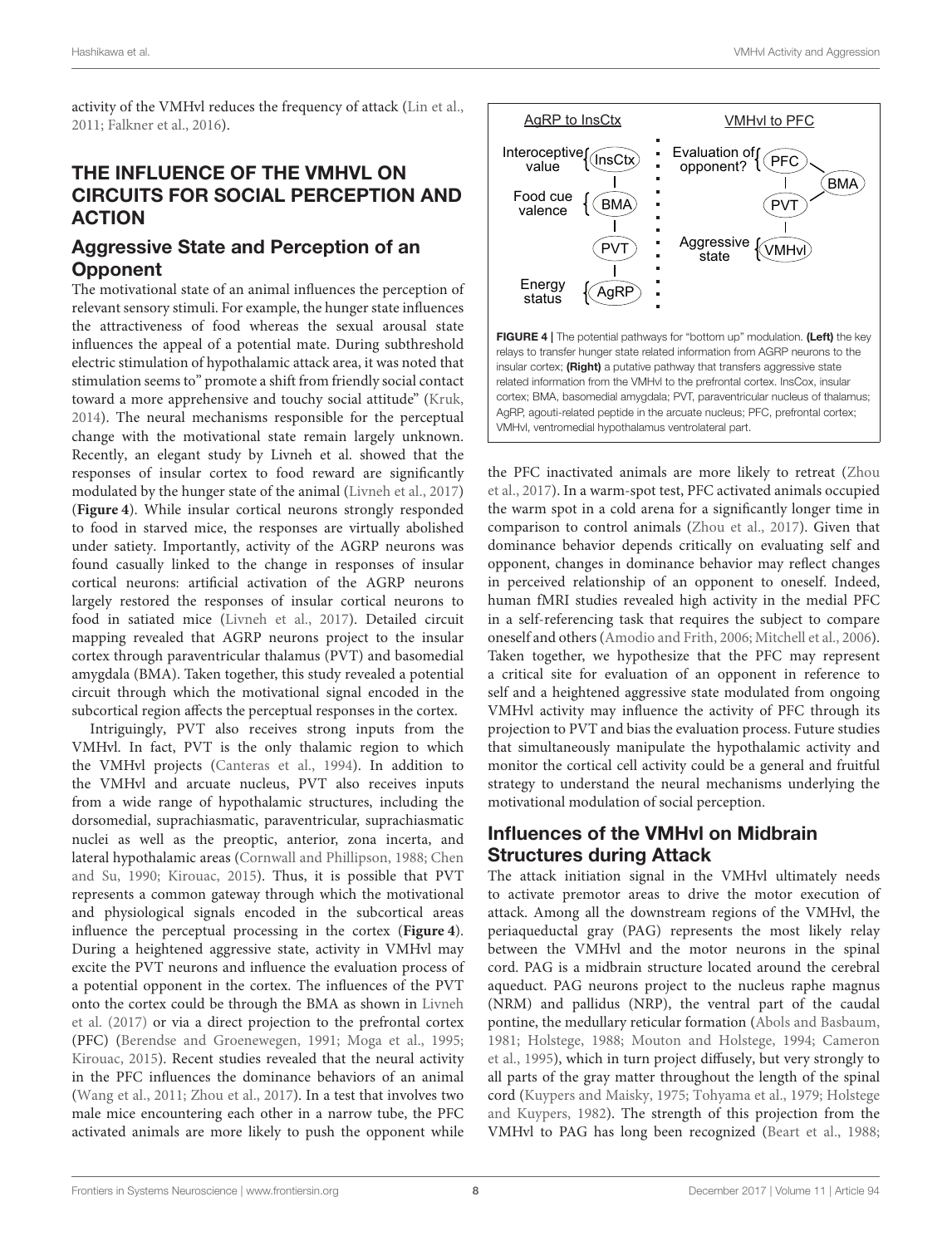[Chung et al., 1990;](#page-9-35) [Canteras et al., 1994\)](#page-9-9). A survey of the Allan brain atlas [\(www.brain-map.org\)](www.brain-map.org) illustrated the exceedingly high strength of this projection: in the list ranking the tracing results according to the largest terminal fields produced within the PAG, the VMH appeared in 6 of the 10 topmost positions. The 4 other top positions were occupied by areas adjacent to the VMH, such as the tubular- and the lateral hypothalamic area, which all receive strong inputs from the VMHvl. Thus, VMHvl projections to the PAG, either directly or indirectly, are likely to have strong impact on the PAG cell activity.

It is important to note that PAG is a massive and complex structure. In mice, it spans nearly 2.5 mm along the A-P axis (or ∼25% of the entire mouse brain) and is composed of multiple columns surrounding the midbrain aqueduct (dorsal, dorsolateral, lateral, ventrolateral, and ventral) (Bandler and Shipley, [1994;](#page-9-36) [Bandler et al., 2000\)](#page-9-37). Not surprisingly, PAG has been indicated in many social and non-social functions including defense, predation, lordosis, vocalization, nociception, analgesia, and cardiovascular control [\(Bandler and Shipley, 1994;](#page-9-36) [Behbehani, 1995;](#page-9-38) [Wang et al., 2015;](#page-12-29) [Han et al., 2017;](#page-10-39) [Motta et al.,](#page-11-37) [2017\)](#page-11-37). Due to the involvement of PAG in multiple behaviors, direct electric stimulation of the PAG has only been shown to induce attack with motor disturbance [\(Mos et al., 1982\)](#page-11-38). More frequently, reports of direct PAG stimulation have elicited robust defense related motor patterns, including immobility, flight and escape jump [\(Bandler et al., 2000\)](#page-9-37), though these studies do not rule out direct involvement of the PAG in attack initiation. Future studies that identify the molecular identities of the PAG cells that are relevant for aggression will be an essential step for understanding how VMHvl inputs influence PAG cells during aggression.

In addition to the PAG, there likely exist parallel pathways to generate attack, given that a large lesion that destroyed the entire PAG at one level only transiently impaired aggressive behaviors [\(Mos et al., 1983\)](#page-11-39). The other midbrain region that has been recently implicated in aggression is the ventral tegmental area (VTA): optogenetic activation of the dopaminergic cells increased the time spent attacking male and female intruders (Yu et al., [2014\)](#page-12-30). Microdialysis showed that the dopamine level in the nucleus accumbens (NA) increases when the animal anticipates attack and after attack although its release during the moment of attack remains unknown due to the low temporal sensitivity of microdialysis [\(Ferrari et al., 2003\)](#page-9-39). D1 and D2 receptor antagonists effectively reduce attack and aggression seeking in mice [\(Nelson and Trainor, 2007;](#page-11-1) [Couppis and Kennedy, 2008\)](#page-9-40). In fact, D2 receptor antagonist risperidone is a commonly used drug to reduce aggressive behavior in patients with autism and schizophrenia [\(Soyka et al., 2007;](#page-12-31) [Bronsard et al., 2010\)](#page-9-41). Although the VMHvl and dopamine system are clearly both activated during aggression, they have been studied largely independently

#### **REFERENCES**

<span id="page-8-2"></span>Abols, I. A., and Basbaum, A. I. (1981). Afferent connections of the rostral medulla of the cat: a neural substrate for midbrain-medullary interactions in the modulation of pain. J. Comp. Neurol. [201, 285–297. doi: 10.1002/cne.9020](https://doi.org/10.1002/cne.902010211) 10211

and the relationship between these two regions remain unclear. The VMHvl appears to project sparsely if at all to the VTA and vice versa [\(Canteras et al., 1994\)](#page-9-9). However, the VMHvl does project densely to the MPOA which in turn projects to the VTA moderately [\(Simerly and Swanson, 1988;](#page-12-24) [Canteras et al.,](#page-9-9) [1994\)](#page-9-9). The MPOA—VTA—NA pathway has been hypothesized as a key route for transferring the motivational signal in the hypothalamus to the striatal motor system to guide goal directed behaviors. Future circuit dissection studies will help elucidate the relevance of the VMHvl—MPOA—VTA—NA circuit in mediating aggressive behaviors.

## CONCLUDING MARKS

After decades of relative quiescence, aggression research has regained its momentum. Recent studies using genetically precise, cell-type specific manipulation, tracing, and in vivo recording have quickly advanced our knowledge regarding the neural substrates relevant for aggression. Beyond the VMHvl and associated regions mentioned above, including the MEA (Hong et al., [2014\)](#page-10-33), PMv [\(Motta et al., 2013\)](#page-11-21), and VTA [\(Yu et al.,](#page-12-30) [2014\)](#page-12-30), aggression has also been shown to be modulated by GABAergic neurons in lateral habenula [\(Golden et al., 2016\)](#page-10-8), serotonin cells in dorsal raphe [\(Niederkofler et al., 2016\)](#page-11-40), GABAergic neurons in lateral septum [\(Wong et al., 2016\)](#page-12-8), and pyramidal cells in prefrontal cortex [\(Takahashi et al., 2014\)](#page-12-32). Although neural populations that can alter aggressive behaviors are being continuously discovered, efforts to understand the endogenous responses of the cells under natural behaviors remain limited. To date, the VMHvl remains the only region from which the electrophysiological responses during aggressive behaviors have been extensively studied. Such information is essential for interpreting the behavioral changes caused by the manipulation and understanding the role of these cells in the whole-brain aggression circuit. By combining physiology with connectivity, causality and correlation studies, we hope that a comprehensive and integrated aggression circuit will finally emerge.

## AUTHOR CONTRIBUTIONS

DL wrote the manuscript. YH and KH made the figures. KH commented and AF edited the manuscript.

#### FUNDING

This research was supported 1R01MH101377 (NIMH) (DL), 1R21MH105774-01A1 (NIMH) (DL), Mathers foundation (DL), Irma T. Hirschl Career Scientist Award (DL), Uehara postdoctoral fellowship (KH), and K99MH109674 (AF).

<span id="page-8-1"></span>Amodio, D. M., and Frith, C. D. (2006). Meeting of minds: the medial frontal cortex and social cognition. Nat. Rev. Neurosci. 7, 268–277. doi: [10.1038/nrn1884](https://doi.org/10.1038/nrn1884)

<span id="page-8-0"></span>Aponte, Y., Atasoy, D., and Sternson, S. M. (2011). AGRP neurons are sufficient to orchestrate feeding behavior rapidly and without training. Nat. Neurosci. 14, 351–355. doi: [10.1038/nn.2739](https://doi.org/10.1038/nn.2739)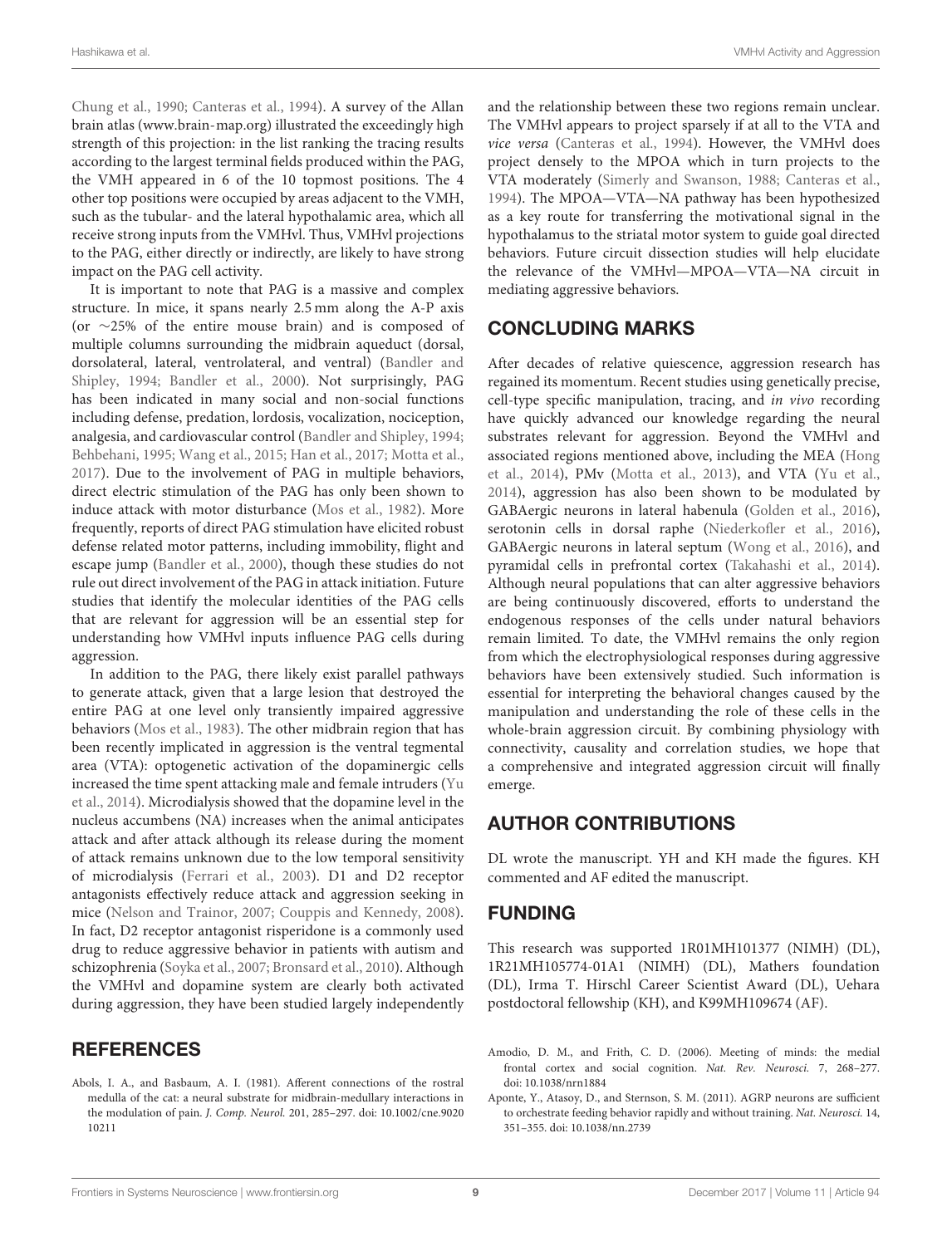- <span id="page-9-24"></span>Aronsson, M., Fuxe, K., Dong, Y., Agnati, L. F., Okret, S., and Gustafsson, J. A. (1988). Localization of glucocorticoid receptor mRNA in the male rat brain by in situ hybridization. Proc. Natl. Acad. Sci. U.S.A. 85, 9331–9335. doi: [10.1073/pnas.85.23.9331](https://doi.org/10.1073/pnas.85.23.9331)
- <span id="page-9-16"></span>Baddick, C. G., and Marks, M. J. (2011). An autoradiographic survey of mouse brain nicotinic acetylcholine receptors defined by null mutants. Biochem. Pharmacol. 82, 828–841. doi: [10.1016/j.bcp.2011.04.019](https://doi.org/10.1016/j.bcp.2011.04.019)
- <span id="page-9-21"></span>Balthazart, J., Baillien, M., and Ball, G. F. (2001a). Rapid and reversible inhibition of brain aromatase activity. J. Neuroendocrinol. 13, 63–73. doi: [10.1046/j.1365-2826.2001.00598.x](https://doi.org/10.1046/j.1365-2826.2001.00598.x)
- <span id="page-9-22"></span>Balthazart, J., Baillien, M., and Ball, G. F. (2001b). Phosphorylation processes mediate rapid changes of brain aromatase activity. J. Steroid Biochem. Mol. Biol. 79, 261–277. doi: [10.1016/S0960-0760\(01\)00143-1](https://doi.org/10.1016/S0960-0760(01)00143-1)
- <span id="page-9-36"></span>Bandler, R., and Shipley, M. T. (1994). Columnar organization in the midbrain periaqueductal gray: modules for emotional expression? Trends Neurosci. 17, 379–389. doi: [10.1016/0166-2236\(94\)90047-7](https://doi.org/10.1016/0166-2236(94)90047-7)
- <span id="page-9-37"></span>Bandler, R., Keay, K. A., Floyd, N., and Price, J. (2000). Central circuits mediating patterned autonomic activity during active vs. passive emotional coping. Brain Res. Bull. 53, 95–104. doi: [10.1016/S0361-9230\(00\)00313-0](https://doi.org/10.1016/S0361-9230(00)00313-0)
- <span id="page-9-34"></span>Beart, P. M., Nicolopoulos, L. S., West, D. C., and Headley, P. M. (1988). An excitatory amino acid projection from ventromedial hypothalamus to periaqueductal gray in the rat: autoradiographic and electrophysiological evidence. Neurosci. Lett. 85, 205–211. doi: [10.1016/0304-3940\(88\)90352-7](https://doi.org/10.1016/0304-3940(88)90352-7)
- <span id="page-9-38"></span>Behbehani, M. M. (1995). Functional characteristics of the midbrain periaqueductal gray. Prog. Neurobiol. 46, 575–605.
- <span id="page-9-32"></span>Berendse, H. W., and Groenewegen, H. J. (1991). Restricted cortical termination fields of the midline and intralaminar thalamic nuclei in the rat. Neuroscience 42, 73–102. doi: [10.1016/0306-4522\(91\)90151-D](https://doi.org/10.1016/0306-4522(91)90151-D)
- <span id="page-9-5"></span>Betley, J. N., Xu, S., Z.,Cao, F. H., Gong, R., Magnus, C. J., and Sternson, S. M. (2015). Neurons for hunger and thirst transmit a negative-valence teaching signal. Nature 521, 180–185. doi: [10.1038/nature14416](https://doi.org/10.1038/nature14416)
- <span id="page-9-13"></span>Bouthenet, M. L., Souil, E., Martres, M. P., Sokoloff, P., Giros, B., and Schwartz, J. C. (1991). Localization of dopamine D3 receptor mRNA in the rat brain using in situ hybridization histochemistry: comparison with dopamine D2 receptor mRNA. Brain Res. [564, 203–219. doi: 10.1016/0006-8993\(91\)](https://doi.org/10.1016/0006-8993(91)91456-B) 91456-B
- <span id="page-9-41"></span>Bronsard, G., Botbol, M., and Tordjman, S. (2010). Aggression in low functioning children and adolescents with autistic disorder. PLoS ONE 5:e14358. doi: [10.1371/journal.pone.0014358](https://doi.org/10.1371/journal.pone.0014358)
- <span id="page-9-20"></span>Brubaker, K. D., and Gay, C. V. (1999). Estrogen stimulates protein tyrosine phosphorylation and Src kinase activity<br>in avian osteoclasts. *I. Cell. Biochem.* 76, 206–216. in avian osteoclasts. J. Cell. Biochem. 76, 206–216. doi: [10.1002/\(SICI\)1097-4644\(20000201\)76:2](https://doi.org/10.1002/(SICI)1097-4644(20000201)76:2<206::AID-JCB5>3.0.CO;2-R)<206::AID-JCB5>3.0.CO;2-R
- <span id="page-9-18"></span>Brudzynski, S. M. (1981). Carbachol-induced agonistic behavior in cats: aggressive or defensive response. Acta Neurobiol. Exp. 41, 15–32.
- <span id="page-9-33"></span>Cameron, A. A., Khan, I. A., Westlund, K. N., Cliffer, K. D., and Willis, W. D. (1995). The efferent projections of the periaqueductal gray in the rat: a Phaseolus vulgaris-leucoagglutinin study. I. Ascending projections. J. Comp. Neurol. 351, 568–584. doi: [10.1002/cne.903510407](https://doi.org/10.1002/cne.903510407)
- <span id="page-9-27"></span>Canteras, N. S., and Swanson, L. W. (1992). Projections of the ventral subiculum to the amygdala, septum, and hypothalamus: a PHAL anterograde tract-tracing study in the rat. J. Comp. Neurol. 324, 180–194. doi: [10.1002/cne.903240204](https://doi.org/10.1002/cne.903240204)
- <span id="page-9-10"></span>Canteras, N. S., Simerly, R. B., and Swanson, L. W. (1992a). Projections of the ventral premammillary nucleus. J. Comp. Neurol. 324, 195–212. doi: [10.1002/cne.903240205](https://doi.org/10.1002/cne.903240205)
- <span id="page-9-26"></span>Canteras, N. S., Simerly, R. B., and Swanson, L. W. (1992b). Connections of the posterior nucleus of the amygdala. J. Comp. Neurol. 324, 143–179. doi: [10.1002/cne.903240203](https://doi.org/10.1002/cne.903240203)
- <span id="page-9-9"></span>Canteras, N. S., Simerly, R. B., and Swanson, L. W. (1994). Organization of projections from the ventromedial nucleus of the hypothalamus: a Phaseolus vulgaris-leucoagglutinin study in the rat. J. Comp. Neurol. 348, 41–79. doi: [10.1002/cne.903480103](https://doi.org/10.1002/cne.903480103)
- <span id="page-9-11"></span>Canteras, N. S., Simerly, R. B., and Swanson, L. W. (1995). Organization of projections from the medial nucleus of the amygdala: a PHAL study in the rat. J. Comp. Neurol. 360, 213–245. doi: [10.1002/cne.903600203](https://doi.org/10.1002/cne.903600203)
- <span id="page-9-8"></span>Chamero, P., Marton, T. F., Logan, D. W., Flanagan, K., Cruz, J. R., Saghatelian, A., et al. (2007). Identification of protein pheromones that promote aggressive behaviour. Nature 450, 899–902. doi: [10.1038/nature05997](https://doi.org/10.1038/nature05997)
- <span id="page-9-31"></span>Chen, S., and Su, H. S. (1990). Afferent connections of the thalamic paraventricular and parataenial nuclei in the rat–a retrograde tracing study with iontophoretic application of Fluoro-Gold. Brain Res. 522, 1–6. doi: [10.1016/0006-8993\(90\)91570-7](https://doi.org/10.1016/0006-8993(90)91570-7)
- <span id="page-9-6"></span>Chen, Y., Lin, Y. C., Kuo, T. W., and Knight, Z. A. (2015). Sensory detection of food rapidly modulates arcuate feeding circuits. Cell 160, 829–841. doi: [10.1016/j.cell.2015.01.033](https://doi.org/10.1016/j.cell.2015.01.033)
- <span id="page-9-0"></span>Cherek, D. R., Thompson, T., and Heistad, G. T. (1973). Responding maintained by the opportunity to attack during an interval food reinforcement schedule. J. Exp. Anal. Behav. 19, 113–123. doi: [10.1901/jeab.1973.19-113](https://doi.org/10.1901/jeab.1973.19-113)
- <span id="page-9-23"></span>Chiu, S., and Wise, P. M. (1994). Prolactin receptor mRNA localization in the hypothalamus by in situ hybridization. J. Neuroendocrinol. 6, 191–199. doi: [10.1111/j.1365-2826.1994.tb00572.x](https://doi.org/10.1111/j.1365-2826.1994.tb00572.x)
- <span id="page-9-28"></span>Choi, G. B., Dong, H. W., Murphy, A. J., Valenzuela, D. M., Yancopoulos, G. D., Swanson, L. W., et al. (2005). Lhx6 delineates a pathway mediating innate reproductive behaviors from the amygdala to the hypothalamus. Neuron 46, 647–660. doi: [10.1016/j.neuron.2005.04.011](https://doi.org/10.1016/j.neuron.2005.04.011)
- <span id="page-9-35"></span>Chung, S. K., Pfaff, D. W., and Cohen, R. S. (1990). Projections of ventromedial hypothalamic neurons to the midbrain central gray: an ultrastructural study. Neuroscience 38, 395–407. doi: [10.1016/0306-4522\(90\)90037-5](https://doi.org/10.1016/0306-4522(90)90037-5)
- <span id="page-9-15"></span>Clarke, P. B., Schwartz, R. D., Paul, S. M., Pert, C. B., and Pert, A. (1985). Nicotinic binding in rat brain: autoradiographic comparison of [3H]acetylcholine, [3H]nicotine, and [125I]-alpha-bungarotoxin. J. Neurosci. 5, 1307–1315.
- <span id="page-9-30"></span>Cornwall, J., and Phillipson, O. T. (1988). Afferent projections to the dorsal thalamus of the rat as shown by retrograde lectin transport–I. The mediodorsal nucleus. Neuroscience 24, 1035–1049. doi: [10.1016/0306-4522\(88\)90085-1](https://doi.org/10.1016/0306-4522(88)90085-1)
- <span id="page-9-40"></span>Couppis, M. H., and Kennedy, C. H. (2008). The rewarding effect of aggression is reduced by nucleus accumbens dopamine receptor antagonism in mice. Psychopharmacology 197, 449–456. doi: [10.1007/s00213-007-1054-y](https://doi.org/10.1007/s00213-007-1054-y)
- <span id="page-9-14"></span>Day, H. E., Campeau, S., Watson, S. J. Jr., and Akil, H. (1997). Distribution of alpha 1a-, alpha 1b- and alpha 1d-adrenergic receptor mRNA in the rat brain and spinal cord. J. Chem. Neuroanat. 13, 115–139. doi: [10.1016/S0891-0618\(97\)00042-2](https://doi.org/10.1016/S0891-0618(97)00042-2)
- <span id="page-9-12"></span>Donato, J. Jr., Cavalcante, J. C., Silva, R. J., Teixeira, A. S., Bittencourt, J. C., and Elias, C. F. (2010). Male and female odors induce Fos expression in chemically defined neuronal population. Physiol. Behav. 99, 67–77. doi: [10.1016/j.physbeh.2009.10.012](https://doi.org/10.1016/j.physbeh.2009.10.012)
- <span id="page-9-25"></span>Dong, H. W., and Swanson, L. W. (2004). Projections from bed nuclei of the stria terminalis, posterior division: implications for cerebral hemisphere regulation of defensive and reproductive behaviors. J. Comp. Neurol. 471, 396–433. doi: [10.1002/cne.20002](https://doi.org/10.1002/cne.20002)
- <span id="page-9-19"></span>Dong, S., Rogan, S. C., and Roth, B. L. (2010). Directed molecular evolution of DREADDs: a generic approach to creating next-generation RASSLs. Nat. Protoc. 5, 561–573. doi: [10.1038/nprot.2009.239](https://doi.org/10.1038/nprot.2009.239)
- <span id="page-9-29"></span>Douglas, R. J., Koch, C., Mahowald, M., Martin, K. A., and Suarez, H. H. (1995). Recurrent excitation in neocortical circuits. Science 269, 981–985. doi: [10.1126/science.7638624](https://doi.org/10.1126/science.7638624)
- <span id="page-9-7"></span>Dulac, C., and Torello, A. T. (2003). Molecular detection of pheromone signals in mammals: from genes to behaviour. Nat. Rev. Neurosci. 4, 551–562. doi: [10.1038/nrn1140](https://doi.org/10.1038/nrn1140)
- <span id="page-9-17"></span>Egorov, A. V., Hamam, B. N., Fransén, E., Hasselmo, M. E., and Alonso, A. A. (2002). Graded persistent activity in entorhinal cortex neurons. Nature 420, 173–178. doi: [10.1038/nature01171](https://doi.org/10.1038/nature01171)
- <span id="page-9-4"></span>Falkner, A. L., Dollar, P., Perona, P., Anderson, D. J., and Lin, D. (2014). Decoding ventromedial hypothalamic neural activity during male mouse aggression. J. Neurosci. 34, 5971–5984. doi: [10.1523/JNEUROSCI.5109-13.2014](https://doi.org/10.1523/JNEUROSCI.5109-13.2014)
- <span id="page-9-3"></span>Falkner, A. L., Grosenick, L., Davidson, T. J., Deisseroth, K., and Lin, D. (2016). Hypothalamic control of male aggression-seeking behavior. Nat. Neurosci. 19, 596–604. doi: [10.1038/nn.4264](https://doi.org/10.1038/nn.4264)
- <span id="page-9-39"></span>Ferrari, P. F., van Erp, A. M., Tornatzky, W., and Miczek, K. A. (2003). Accumbal dopamine and serotonin in anticipation of the next aggressive episode in rats. Eur. J. Neurosci. 17, 371–378. doi: [10.1046/j.1460-9568.2003.02447.x](https://doi.org/10.1046/j.1460-9568.2003.02447.x)
- <span id="page-9-1"></span>Fish, E. W., De Bold, J. F., and Miczek, K. A. (2002). Aggressive behavior as a reinforcer in mice: activation by allopregnanolone. Psychopharmacology 163, 459–466. doi: [10.1007/s00213-002-1211-2](https://doi.org/10.1007/s00213-002-1211-2)
- <span id="page-9-2"></span>Fish, E. W., DeBold, J. F., and Miczek, K. A. (2005). Escalated aggression as a reward: corticosterone and GABA(A) receptor positive modulators in mice. Psychopharmacology 182, 116–127. doi: [10.1007/s00213-005-0064-x](https://doi.org/10.1007/s00213-005-0064-x)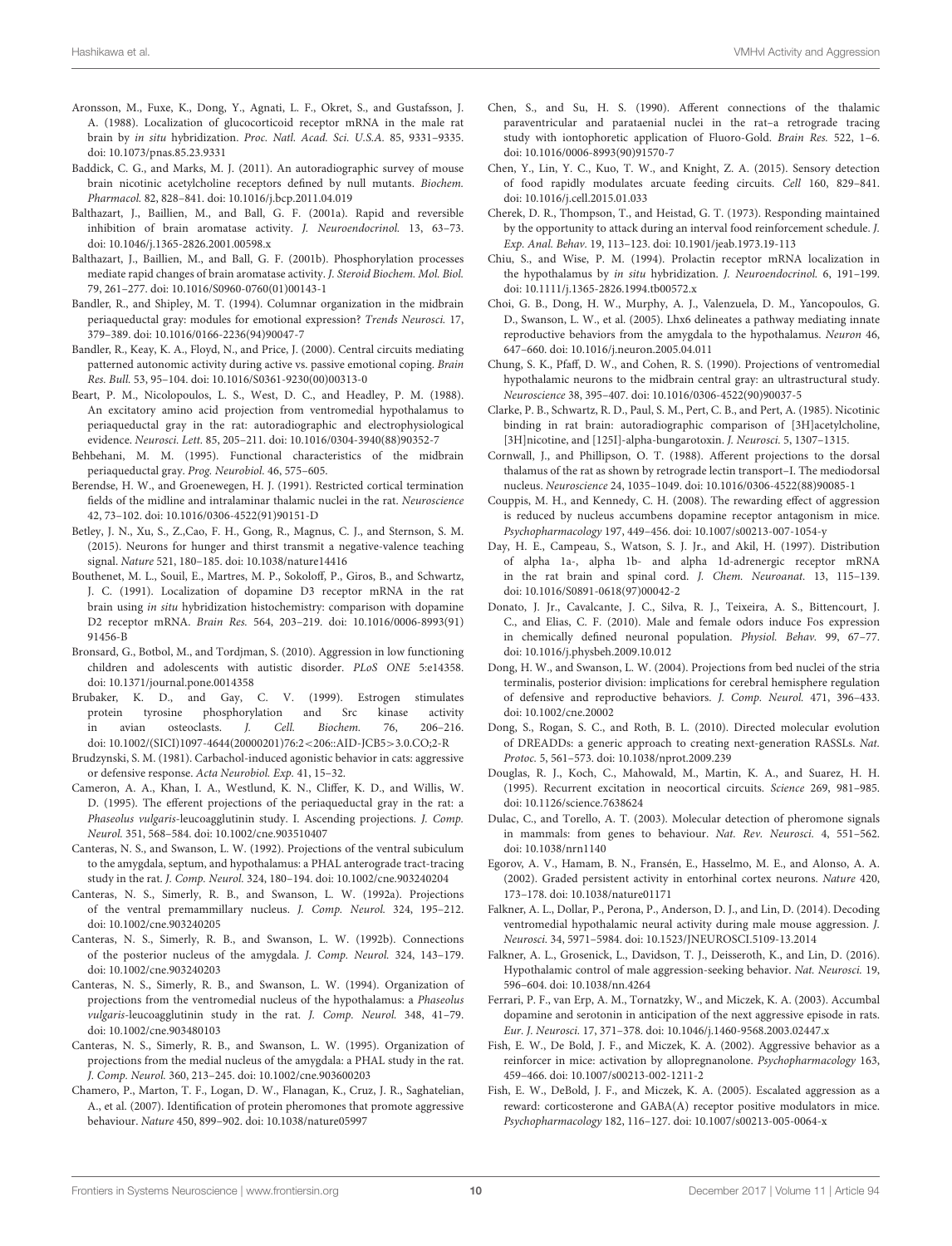- <span id="page-10-31"></span>Furuta, M., Fukushima, A., Chiba, S., Sano, A., Akema, T., Kimura, F., et al. (2010). Progesterone receptor immunoreactivity in the brains of ovariectomized aged rats., Neuroreport 21, 777–781. doi: [10.1097/WNR.0b013e32833c5b6f](https://doi.org/10.1097/WNR.0b013e32833c5b6f)
- <span id="page-10-9"></span>Golden, S. A., Heins, C., Venniro, M., Caprioli, D., Zhang, M., Epstein, D. H., et al. (2017). Compulsive addiction-like aggressive behavior in mice. Biol. Psychiatry 82, 239–248. doi: [10.1016/j.biopsych.2017.03.004](https://doi.org/10.1016/j.biopsych.2017.03.004)
- <span id="page-10-8"></span>Golden, S. A., Heshmati, M., Flanigan, M., Christoffel, D. J., Guise, K., Pfau, M. L., et al. (2016). Basal forebrain projections to the lateral habenula modulate aggression reward. Nature 534, 688–692. doi: [10.1038/nature18601](https://doi.org/10.1038/nature18601)
- <span id="page-10-23"></span>Gomez, J. L., Bonaventura, J., Lesniak, W., Mathews, W. B., Sysa-Shah, P., Rodriguez, L. A., et al. (2017). Chemogenetics revealed: DREADD occupancy and activation via converted clozapine. Science 357, 503–507. doi: [10.1126/science.aan2475](https://doi.org/10.1126/science.aan2475)
- <span id="page-10-24"></span>Gould, B. R., and Zingg, H. H. (2003). Mapping oxytocin receptor gene expression in the mouse brain and mammary gland using an oxytocin receptor-LacZ reporter mouse. Neuroscience 122, 155–167. doi: [10.1016/S0306-4522\(03\)00283-5](https://doi.org/10.1016/S0306-4522(03)00283-5)
- <span id="page-10-32"></span>Hahn, J. D., and Swanson, L. W. (2015). Connections of the juxtaventromedial region of the lateral hypothalamic area in the male rat. Front. Syst. Neurosci. 9:66. doi: [10.3389/fnsys.2015.00066](https://doi.org/10.3389/fnsys.2015.00066)
- <span id="page-10-4"></span>Halasz, J., Liposits, Z., Meelis, W., Kruk, M. R., and Haller, J. (2002). Hypothalamic attack area-mediated activation of the forebrain in aggression. Neuroreport 13, 1267–1270. doi: [10.1097/00001756-200207190-00010](https://doi.org/10.1097/00001756-200207190-00010)
- <span id="page-10-39"></span>Han, W., Tellez, L. A., Rangel, M. J. Jr., Motta, S. C., Zhang, X., Perez, I. O., et al. (2017). Integrated control of predatory hunting by the central nucleus of the amygdala. Cell 168, 311 e18–324 e18. doi: [10.1016/j.cell.2016.12.027](https://doi.org/10.1016/j.cell.2016.12.027)
- <span id="page-10-16"></span>Hashikawa, K., Hashikawa, Y., Falkner, A., and Lin, D. (2016). The neural circuits of mating and fighting in male mice. Curr. Opin. Neurobiol. 38, 27–37. doi: [10.1016/j.conb.2016.01.006](https://doi.org/10.1016/j.conb.2016.01.006)
- <span id="page-10-7"></span>Hashikawa, K., Hashikawa, Y., Tremblay, R., Zhang, J., Feng, J. E., Sabol, A., et al. (2017). Esr1+ cells in the ventromedial hypothalamus control female aggression. Nat. Neurosci. 20, 1580–1590. doi: [10.1038/nn.4644](https://doi.org/10.1038/nn.4644)
- <span id="page-10-27"></span>Hazell, G. G., Yao, S. T., Roper, J. A., Prossnitz, E. R., O'Carroll, A. M., and Lolait, S. J. (2009). Localisation of GPR30, a novel G protein-coupled oestrogen receptor, suggests multiple functions in rodent brain and peripheral tissues. J. Endocrinol. 202, 223–236. doi: [10.1677/JOE-09-0066](https://doi.org/10.1677/JOE-09-0066)
- <span id="page-10-29"></span>Heimovics, S. A., Ferris, J. K., and Soma, K. K. (2015). Non-invasive administration of 17 beta-estradiol rapidly increases aggressive behavior in non-breeding, but not breeding, male song sparrows. Horm. Behav. 69, 31–38. doi: [10.1016/j.yhbeh.2014.11.012](https://doi.org/10.1016/j.yhbeh.2014.11.012)
- <span id="page-10-36"></span>Holstege, G. (1988). Direct and indirect pathways to lamina I in the medulla oblongata and spinal cord of the cat. Prog. Brain Res. 77, 47–94. doi: [10.1016/S0079-6123\(08\)62778-8](https://doi.org/10.1016/S0079-6123(08)62778-8)
- <span id="page-10-38"></span>Holstege, G., and Kuypers, H. G. (1982). The anatomy of brain stem pathways to the spinal cord in cat. A labeled amino acid tracing study. Prog. Brain Res. 57, 145–175. doi: [10.1016/S0079-6123\(08\)64128-X](https://doi.org/10.1016/S0079-6123(08)64128-X)
- <span id="page-10-33"></span>Hong, W., Kim, D. W., and Anderson, D. J. (2014). Antagonistic control of social versus repetitive self-grooming behaviors by separable amygdala neuronal subsets. Cell 158, 1348–1361. doi: [10.1016/j.cell.2014.07.049](https://doi.org/10.1016/j.cell.2014.07.049)
- <span id="page-10-12"></span>Horio, T., Shimura, T., Hanada, M., and Shimokochi, M. (1986). Multiple unit activities recorded from the medial preoptic area during copulatory behavior in freely moving male rats. Neurosci. Res. 3, 311–320. doi: [10.1016/0168-0102\(86\)90023-4](https://doi.org/10.1016/0168-0102(86)90023-4)
- <span id="page-10-25"></span>Inenaga, K., Karman, H., Yamashita, H., Tribollet, E., Raggenbass, M., and Dreifuss, J. J. (1991). Oxytocin excites neurons located in the ventromedial nucleus of the Guinea-pig hypothalamus. J. Neuroendocrinol. 3, 569–573. doi: [10.1111/j.1365-2826.1991.tb00318.x](https://doi.org/10.1111/j.1365-2826.1991.tb00318.x)
- <span id="page-10-15"></span>Jiang-Xie, L. F., Liao, H. M., Chen, C. H., Chen, Y. T., Ho, S. Y., Lu, D. H., et al. (2014). Autism-associated gene Dlgap2 mutant mice demonstrate exacerbated aggressive behaviors and orbitofrontal cortex deficits. Mol. Autism 5:32. doi: [10.1186/2040-2392-5-32](https://doi.org/10.1186/2040-2392-5-32)
- <span id="page-10-17"></span>Kang, N., Baum, M. J., and Cherry, J. A. (2009). A direct main olfactory bulb projection to the 'vomeronasal' amygdala in female mice selectively responds to volatile pheromones from males. Eur. J. Neurosci. 29, 624–634. doi: [10.1111/j.1460-9568.2009.06638.x](https://doi.org/10.1111/j.1460-9568.2009.06638.x)
- <span id="page-10-18"></span>Kang, N., Baum, M. J., and Cherry, J. A. (2011). Different profiles of main and accessory olfactory bulb mitral/tufted cell projections revealed in mice using

an anterograde tracer and a whole-mount, flattened cortex preparation. Chem. Senses 36, 251–260. doi: [10.1093/chemse/bjq120](https://doi.org/10.1093/chemse/bjq120)

- <span id="page-10-14"></span>Kanne, S. M., and Mazurek, M. O. (2011). Aggression in children and adolescents with ASD: prevalence and risk factors. J. Autism Dev. Disord. 41, 926–937. doi: [10.1007/s10803-010-1118-4](https://doi.org/10.1007/s10803-010-1118-4)
- <span id="page-10-22"></span>Karmos-Várszegi, M., and Karmos, G. (1977). A comparative study of autonomic, somatic and bioelectric correlates of emotional reactions elicited by cholinergic stimulation of the hypothalamus and the ventral tegmentum [proceedings]. Act. Nerv. Super. 19, 123–124.
- <span id="page-10-35"></span>Kirouac, G. J. (2015). Placing the paraventricular nucleus of the thalamus within the brain circuits that control behavior. Neurosci. Biobehav. Rev. 56 315–329. doi: [10.1016/j.neubiorev.2015.08.005](https://doi.org/10.1016/j.neubiorev.2015.08.005)
- <span id="page-10-10"></span>Kollack-Walker, S., Watson, S. J., and Akil, H. (1997). Social stress in hamsters: defeat activates specific neurocircuits within the brain. J. Neurosci. 17, 8842–8855.
- <span id="page-10-19"></span>Kow, L. M., and Pfaff, D. W. (1985). Estrogen effects on neuronal responsiveness to electrical and neurotransmitter stimulation: an in vitro study on the ventromedial nucleus of the hypothalamus. Brain Res. 347, 1–10. doi: [10.1016/0006-8993\(85\)90883-2](https://doi.org/10.1016/0006-8993(85)90883-2)
- <span id="page-10-28"></span>Kow, L. M., Devidze, N., Pataky, S., Shibuya, I., and Pfaff, D. W. (2006). Acute estradiol application increases inward and decreases outward whole-cell currents of neurons in rat hypothalamic ventromedial nucleus. Brain Res. 1116, 1–11. doi: [10.1016/j.brainres.2006.07.104](https://doi.org/10.1016/j.brainres.2006.07.104)
- <span id="page-10-11"></span>Krashes, M. J., Koda, S., Ye, C., Rogan, S. C., Adams, A. C., Cusher, D. S., et al. (2011). Rapid, reversible activation of AgRP neurons drives feeding behavior in mice. J. Clin. Invest. 121, 1424–1428. doi: [10.1172/JCI46229](https://doi.org/10.1172/JCI46229)
- <span id="page-10-13"></span>Kruk, M. R. (2014). Hypothalamic attack: a wonderful artifact or a useful perspective on escalation and pathology in aggression? a viewpoint. Curr. Top. Behav. Neurosci. 17, 143–188. doi: [10.1007/7854\\_2014\\_313](https://doi.org/10.1007/7854_2014_313)
- <span id="page-10-1"></span>Kruk, M. R., van der Poel, A. M., and de Vos-Frerichs, T. P. (1979). The induction of aggressive behaviour by electrical stimulation in the hypothalamus of male rats. Behaviour 70, 292–322. doi: [10.1163/156853979X00106](https://doi.org/10.1163/156853979X00106)
- <span id="page-10-2"></span>Kruk, M. R., Vanderpoel, A. M., Meelis, W., Hermans, J., Mostert, P. G., Mos, J., et al. (1983). Discriminant-analysis of the localization of aggression-inducing electrode placements in the hypothalamus of male-rats. Brain Res. 260, 61–79. doi: [10.1016/0006-8993\(83\)90764-3](https://doi.org/10.1016/0006-8993(83)90764-3)
- <span id="page-10-30"></span>Kuner, T., and Augustine, G. J. (2000). A genetically encoded ratiometric indicator for chloride: capturing chloride transients in cultured hippocampal neurons. Neuron 27, 447–459. doi: [10.1016/S0896-6273\(00\)00056-8](https://doi.org/10.1016/S0896-6273(00)00056-8)
- <span id="page-10-37"></span>Kuypers, H. G., and Maisky, V. A. (1975). Retrograde axonal transport of horseradish peroxidase from spinal cord to brain stem cell groups in the cat. Neurosci. Lett. 1, 9–14. doi: [10.1016/0304-3940\(75\)90004-X](https://doi.org/10.1016/0304-3940(75)90004-X)
- <span id="page-10-3"></span>Lammers, J. H., Kruk, M. R., Meelis, W., and van der Poel, A. M. (1988). Hypothalamic substrates for brain stimulation-induced attack, teethchattering and social grooming in the rat. Brain Res. 449 311–327. doi: [10.1016/0006-8993\(88\)91046-3](https://doi.org/10.1016/0006-8993(88)91046-3)
- <span id="page-10-6"></span>Lee, H., Kim, D. W., Remedios, R., Anthony, T. E., Chang, A., Madisen, L., et al. (2014). Scalable control of mounting and attack by Esr1+ neurons in the ventromedial hypothalamus. Nature 509, 627–632. doi: [10.1038/nature13169](https://doi.org/10.1038/nature13169)
- <span id="page-10-20"></span>Levey, A. I. (1993). Immunological localization of m1-m5 muscarinic acetylcholine receptors in peripheral tissues and brain. Life Sci. 52, 441–448. doi: [10.1016/0024-3205\(93\)90300-R](https://doi.org/10.1016/0024-3205(93)90300-R)
- <span id="page-10-21"></span>Levey, A. I., Edmunds, S. M., Heilman, C. J., Desmond, T. J., and Frey, K. A. (1994). Localization of muscarinic m3 receptor protein and M3 receptor binding in rat brain. Neuroscience 63, 207–221. doi: [10.1016/0306-4522\(94\)90017-5](https://doi.org/10.1016/0306-4522(94)90017-5)
- <span id="page-10-5"></span>Lin, D., Boyle, M. P., Dollar, P., Lee, H., Lein, E. S., Perona, P., et al. (2011). Functional identification of an aggression locus in the mouse hypothalamus. Nature 470, 221–226. doi: [10.1038/nature09736](https://doi.org/10.1038/nature09736)
- <span id="page-10-0"></span>Lipp, H. P., and Hunsperger, R. W. (1978). Threat, attack and flight elicited by electrical stimulation of the ventromedial hypothalamus of the marmoset monkey Callithrix jacchus. Brain Behav. Evol. 15, 260–293. doi: [10.1159/000123782](https://doi.org/10.1159/000123782)
- <span id="page-10-34"></span>Livneh, Y., Ramesh, R. N., Burgess, C. R., Levandowski, K. M., Madara, J. C., Fenselau, H., et al. (2017). Homeostatic circuits selectively gate food cue responses in insular cortex. Nature 546, 611–616. doi: [10.1038/nature22375](https://doi.org/10.1038/nature22375)
- <span id="page-10-26"></span>Ludwig, M. (1998). Dendritic release of vasopressin and oxytocin. J. Neuroendocrinol. 10, 881–895.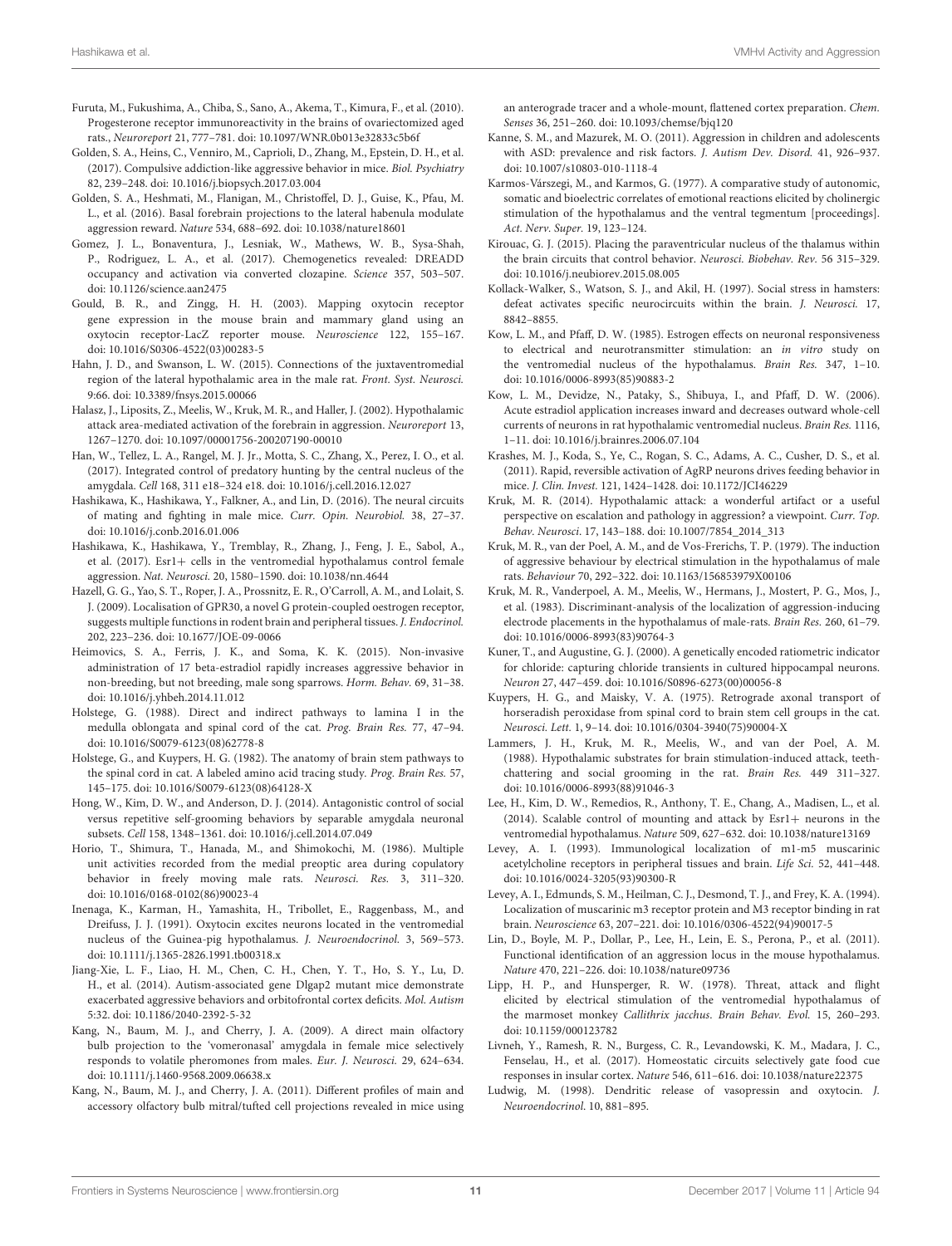- <span id="page-11-28"></span>Makino, S., Nishiyama, M., Asaba, K., Gold, P. W., and Hashimoto, K. (1998). Altered expression of type 2 CRH receptor mRNA in the VMH by glucocorticoids and starvation. Am. J. Physiol. 275, R1138–R1145.
- <span id="page-11-3"></span>Martínez, M., Guillén-Salazar, F., Salvador, A., and Simón, V. M. (1995). Successful intermale aggression and conditioned place preference in mice. Physiol. Behav. 58, 323–328. doi: [10.1016/0031-9384\(95\)00061-M](https://doi.org/10.1016/0031-9384(95)00061-M)
- <span id="page-11-26"></span>Marvin, J. S., Borghuis, B. G., Tian, L., Cichon, J., Harnett, M. T., Akerboom, J., et al. (2013). An optimized fluorescent probe for visualizing glutamate neurotransmission. Nat. Methods 10, 162–170. doi: [10.1038/nmeth.2333](https://doi.org/10.1038/nmeth.2333)
- <span id="page-11-4"></span>May, M. E., and Kennedy, C. H. (2009). Aggression as positive reinforcement in mice under various ratio- and time-based reinforcement schedules. J. Exp. Anal. Behav. 91, 185–196. doi: [10.1901/jeab.2009.91-185](https://doi.org/10.1901/jeab.2009.91-185)
- <span id="page-11-25"></span>McLachlan, M. J., Katzenellenbogen, J. A., and Zhao, H. (2011). A new fluorescence complementation biosensor for detection of estrogenic compounds. Biotechnol. Bioeng. 108, 2794–2803. doi: [10.1002/bit.23254](https://doi.org/10.1002/bit.23254)
- <span id="page-11-2"></span>Meisel, R. L., and Joppa, M. A. (1994). Conditioned place preference in female hamsters following aggressive or sexual encounters. Physiol. Behav. 56, 1115–1118. doi: [10.1016/0031-9384\(94\)90352-2](https://doi.org/10.1016/0031-9384(94)90352-2)
- <span id="page-11-5"></span>Mitani, J. C., Watts, D. P., and Amsler, S. J. (2010). Lethal intergroup aggression leads to territorial expansion in wild chimpanzees. Curr. Biol. 20, R507–R508. doi: [10.1016/j.cub.2010.04.021](https://doi.org/10.1016/j.cub.2010.04.021)
- <span id="page-11-35"></span>Mitchell, J. P., Macrae, C. N., and Banaji, M. R. (2006). Dissociable medial prefrontal contributions to judgments of similar and dissimilar others. Neuron 50, 655–663. doi: [10.1016/j.neuron.2006.03.040](https://doi.org/10.1016/j.neuron.2006.03.040)
- <span id="page-11-27"></span>Mitra, S. W., Hoskin, E., Yudkovitz, J., Pear, L., Wilkinson, H. A., Hayashi, S., et al. (2003). Immunolocalization of estrogen receptor beta in the mouse brain: comparison with estrogen receptor alpha. Endocrinology 144, 2055–2067. doi: [10.1210/en.2002-221069](https://doi.org/10.1210/en.2002-221069)
- <span id="page-11-34"></span>Moga, M. M., Weis, R. P., and Moore, R. Y. (1995). Efferent projections of the paraventricular thalamic nucleus in the rat. J. Comp. Neurol. 359, 221–238. doi: [10.1002/cne.903590204](https://doi.org/10.1002/cne.903590204)
- <span id="page-11-23"></span>Morley, P., Whitfield, J. F., Vanderhyden, B. C., Tsang, B. K., and Schwartz, J. L. (1992). A new, nongenomic estrogen action: the rapid release of intracellular calcium. Endocrinology 131, 1305–1312. doi: [10.1210/endo.131.3.1505465](https://doi.org/10.1210/endo.131.3.1505465)
- <span id="page-11-39"></span>Mos, J. J. H., Lammers, C. M., Vanderpoel, A. M., Bermond, B., Meelis, W., and Kruk, M. R. (1983). Effects of midbrain central gray lesions on spontaneous and electrically induced aggression in the rat. Aggress. Behav. 9, 133–155. doi: [10.1002/1098-2337\(1983\)9:2](https://doi.org/10.1002/1098-2337(1983)9:2<133::AID-AB2480090205>3.0.CO;2-H)<133::AID-AB2480090205>3.0.CO;2-H
- <span id="page-11-38"></span>Mos, J., Kruk, M. R., Vanderpoel, A. M., and Meelis, W. (1982). Aggressive-behavior induced by electrical-stimulation in the midbrain central gray of male-rats. Aggress. Behav. 8, 261–284. doi: [10.1002/1098-2337\(1982\)8:3](https://doi.org/10.1002/1098-2337(1982)8:3<261::AID-AB2480080304>3.0.CO;2-N)<261::AID-AB2480080304>3.0.CO;2-N
- <span id="page-11-22"></span>Moss, R. L., Chan, A., and Dudley, C. A. (1985). Hyperprolactinemia: its electrophysiologic and pharmacologic effect on neurons of the ventromedial nucleus of the hypothalamus. Brain Res. 346, 301–309. doi: [10.1016/0006-8993\(85\)90864-9](https://doi.org/10.1016/0006-8993(85)90864-9)
- <span id="page-11-37"></span>Motta, S. C., Carobrez, A. P., and Canteras, N. S. (2017). The periaqueductal gray and primal emotional processing critical to influence complex defensive responses, fear learning and reward seeking. Neurosci. Biobehav. Rev. 76, 39–47. doi: [10.1016/j.neubiorev.2016.10.012](https://doi.org/10.1016/j.neubiorev.2016.10.012)
- <span id="page-11-8"></span>Motta, S. C., Goto, M., Gouveia, F. V., Baldo, M. V., Canteras, N. S., and Swanson, L. W. (2009). Dissecting the brain's fear system reveals the hypothalamus is critical for responding in subordinate conspecific intruders. Proc. Natl. Acad. Sci. U.S.A. 106, 4870–4875. doi: [10.1073/pnas.0900939106](https://doi.org/10.1073/pnas.0900939106)
- <span id="page-11-21"></span>Motta, S. C., Guimarães, C. C., Furigo, I. C., Sukikara, M. H., Baldo, M. V., Lonstein, J. S., et al. (2013). Ventral premammillary nucleus as a critical sensory relay to the maternal aggression network. Proc. Natl. Acad. Sci. U.S.A. 110, 14438–14443. doi: [10.1073/pnas.1305581110](https://doi.org/10.1073/pnas.1305581110)
- <span id="page-11-36"></span>Mouton, L. J., and Holstege, G. (1994). The periaqueductal gray in the cat projects to lamina VIII and the medial part of lamina VII throughout the length of the spinal cord. Exp. Brain Res. 101, 253–264. doi: [10.1007/BF00228745](https://doi.org/10.1007/BF00228745)
- <span id="page-11-14"></span>Mugford, R. A., and Nowell, N. W. (1970). Pheromones and their effect on aggression in mice. Nature 226, 967–968. doi: [10.1038/226967a0](https://doi.org/10.1038/226967a0)
- <span id="page-11-1"></span>Nelson, R. J., and Trainor, B. C. (2007). Neural mechanisms of aggression. Nat. Rev. Neurosci. 8, 536–546. doi: [10.1038/nrn2174](https://doi.org/10.1038/nrn2174)
- <span id="page-11-40"></span>Niederkofler, V., Asher, T. E., Okaty, B. W., Rood, B. D., Narayan, A., Hwa, L. S., et al. (2016). Identification of serotonergic neuronal modules that affect aggressive behavior. Cell Rep. 17, 1934–1949. doi: [10.1016/j.celrep.2016.10.063](https://doi.org/10.1016/j.celrep.2016.10.063)
- <span id="page-11-32"></span>Nishizuka, M., and Pfaff, D. W. (1989). Intrinsic synapses in the ventromedial nucleus of the hypothalamus: an ultrastructural study. J. Comp. Neurol. 286, 260–268. doi: [10.1002/cne.902860210](https://doi.org/10.1002/cne.902860210)
- <span id="page-11-13"></span>Novotny, M., Harvey, S., Jemiolo, B., and Alberts, J. (1985). Synthetic pheromones that promote inter-male aggression in mice. Proc. Natl. Acad. Sci. U.S.A. 82, 2059–2061. doi: [10.1073/pnas.82.7.2059](https://doi.org/10.1073/pnas.82.7.2059)
- <span id="page-11-12"></span>Oka, Y., Ye, M., and Zuker, C. S. (2015). Thirst driving and suppressing signals encoded by distinct neural populations in the brain. Nature 520, 349–352. doi: [10.1038/nature14108](https://doi.org/10.1038/nature14108)
- <span id="page-11-17"></span>Oomura, Y., Aou, S., Koyama, Y., Fujita, I., and Yoshimatsu, H. (1988). Central control of sexual behavior. Brain Res. Bull. 20, 863–870. doi: [10.1016/0361-9230\(88\)90103-7](https://doi.org/10.1016/0361-9230(88)90103-7)
- <span id="page-11-15"></span>Oomura, Y., Yoshimatsu, H., and Aou, S. (1983). Medial preoptic and hypothalamic neuronal activity during sexual behavior of the male monkey. Brain Res. 266, 340–343. doi: [10.1016/0006-8993\(83\)90666-2](https://doi.org/10.1016/0006-8993(83)90666-2)
- <span id="page-11-30"></span>Padilla, S. L., Qiu, J., Soden, M. E., Sanz, E., Nestor, C. C., Barker, F. D., et al. (2016). Agouti-related peptide neural circuits mediate adaptive behaviors in the starved state. Nat. Neurosci. 19, 734–741. doi: [10.1038/nn.4274](https://doi.org/10.1038/nn.4274)
- <span id="page-11-9"></span>Pan, Y., Xu, L., Young, K. A., Wang, Z., and Zhang, Z. (2010). Agonistic encounters and brain activation in dominant and subordinate male greater long-tailed hamsters. Horm. Behav. 58, 478–484. doi: [10.1016/j.yhbeh.2010.05.001](https://doi.org/10.1016/j.yhbeh.2010.05.001)
- <span id="page-11-20"></span>Pardo-Bellver, C., Cádiz-Moretti, B., Novejarque, A., Martínez-García, F., and Lanuza, E. (2012). Differential efferent projections of the anterior, posteroventral, and posterodorsal subdivisions of the medial amygdala in mice. Front. Neuroanat. 6:33. doi: [10.3389/fnana.2012.00033](https://doi.org/10.3389/fnana.2012.00033)
- <span id="page-11-31"></span>Petrovich, G. D., Risold, P. Y., and Swanson, L. W. (1996). Organization of projections from the basomedial nucleus of the amygdala: a PHAL study in the rat. J. Comp. Neurol. 374, 387–420. doi: [10.1002/\(SICI\)1096-9861\(19961021\)374:3](https://doi.org/10.1002/(SICI)1096-9861(19961021)374:3<387::AID-CNE6>3.0.CO;2-Y)<387::AID-CNE6>3.0.CO;2-Y
- <span id="page-11-6"></span>Pfaff, D. W., and Sakuma, Y. (1979a). Deficit in the lordosis reflex of female rats caused by lesions in the ventromedial nucleus of the hypothalamus. J. Physiol. Lond. 288, 203–210.
- <span id="page-11-7"></span>Pfaff, D. W., and Sakuma, Y. (1979b). Facilitation of the lordosis reflex of female rats from the ventromedial nucleus of the hypothalamus. J. Physiol. Lond. 288, 189–202.
- <span id="page-11-11"></span>Potegal, M., Ferris, C. F., Hebert, M., Meyerhoff, J., and Skaredoff, L. (1996). Attack priming in female Syrian golden hamsters is associated with a c-foscoupled process within the corticomedial amygdala. Neuroscience 75, 869–880. doi: [10.1016/0306-4522\(96\)00236-9](https://doi.org/10.1016/0306-4522(96)00236-9)
- <span id="page-11-24"></span>Pradhan, D. S., Newman, A. E., Wacker, D. W., Wingfield, J. C., Schlinger, B. A., and Soma, K. K. (2010). Aggressive interactions rapidly increase androgen synthesis in the brain during the non-breeding season. Horm. Behav. 57, 381–389. doi: [10.1016/j.yhbeh.2010.01.008](https://doi.org/10.1016/j.yhbeh.2010.01.008)
- <span id="page-11-19"></span>Pro-Sistiaga, P., Mohedano-Moriano, A., Ubeda-Bañon, I., Del Mar Arroyo-Jimenez, M., Marcos, P., Artacho-Pérula, E., et al. (2007). Convergence of olfactory and vomeronasal projections in the rat basal telencephalon. J. Comp. Neurol. 504, 346–362. doi: [10.1002/cne.21455](https://doi.org/10.1002/cne.21455)
- <span id="page-11-0"></span>Putkonen, P. T. (1966). Attack elicited by forebrain and hypothalamic stimulation in the chicken. Experientia [22, 405–407. doi: 10.1007/BF019](https://doi.org/10.1007/BF01901167) 01167
- <span id="page-11-18"></span>Remedios, R., Kennedy, A., Zelikowsky, M., Grewe, B. F., Schnitzer, M. J., and Anderson, D. J. (2017). Social behaviour shapes hypothalamic neural ensemble representations of conspecific sex. Nature 550, 388–392. doi: [10.1038/nature23885](https://doi.org/10.1038/nature23885)
- <span id="page-11-29"></span>Risold, P. Y., and Swanson, L. W. (1997). Connections of the rat lateral septal complex. Brain Res. Brain Res. Rev. 24, 115–195. doi: [10.1016/S0165-0173\(97\)00009-X](https://doi.org/10.1016/S0165-0173(97)00009-X)
- <span id="page-11-10"></span>Sakurai, K., Zhao, S., Takatoh, J., Rodriguez, E., Lu, J., Leavitt, A. D., et al. (2016). Capturing and manipulating activated neuronal ensembles with CANE delineates a hypothalamic social-fear circuit. Neuron 92, 739–753. doi: [10.1016/j.neuron.2016.10.015](https://doi.org/10.1016/j.neuron.2016.10.015)
- <span id="page-11-33"></span>Schurger, A., Sitt, J. D., and Dehaene, S. (2012). An accumulator model for spontaneous neural activity prior to self-initiated movement. Proc. Natl. Acad. Sci. U.S.A. 109, E2904–E2913. doi: [10.1073/pnas.1210467109](https://doi.org/10.1073/pnas.1210467109)
- <span id="page-11-16"></span>Shimura, T., Yamamoto, T., and Shimokochi, M. (1994). The medial preoptic area is involved in both sexual arousal and performance in male-rats reevaluation of neuron activity in freely moving. Anim. Brain Res. 640, 215–222. doi: [10.1016/0006-8993\(94\)91875-9](https://doi.org/10.1016/0006-8993(94)91875-9)